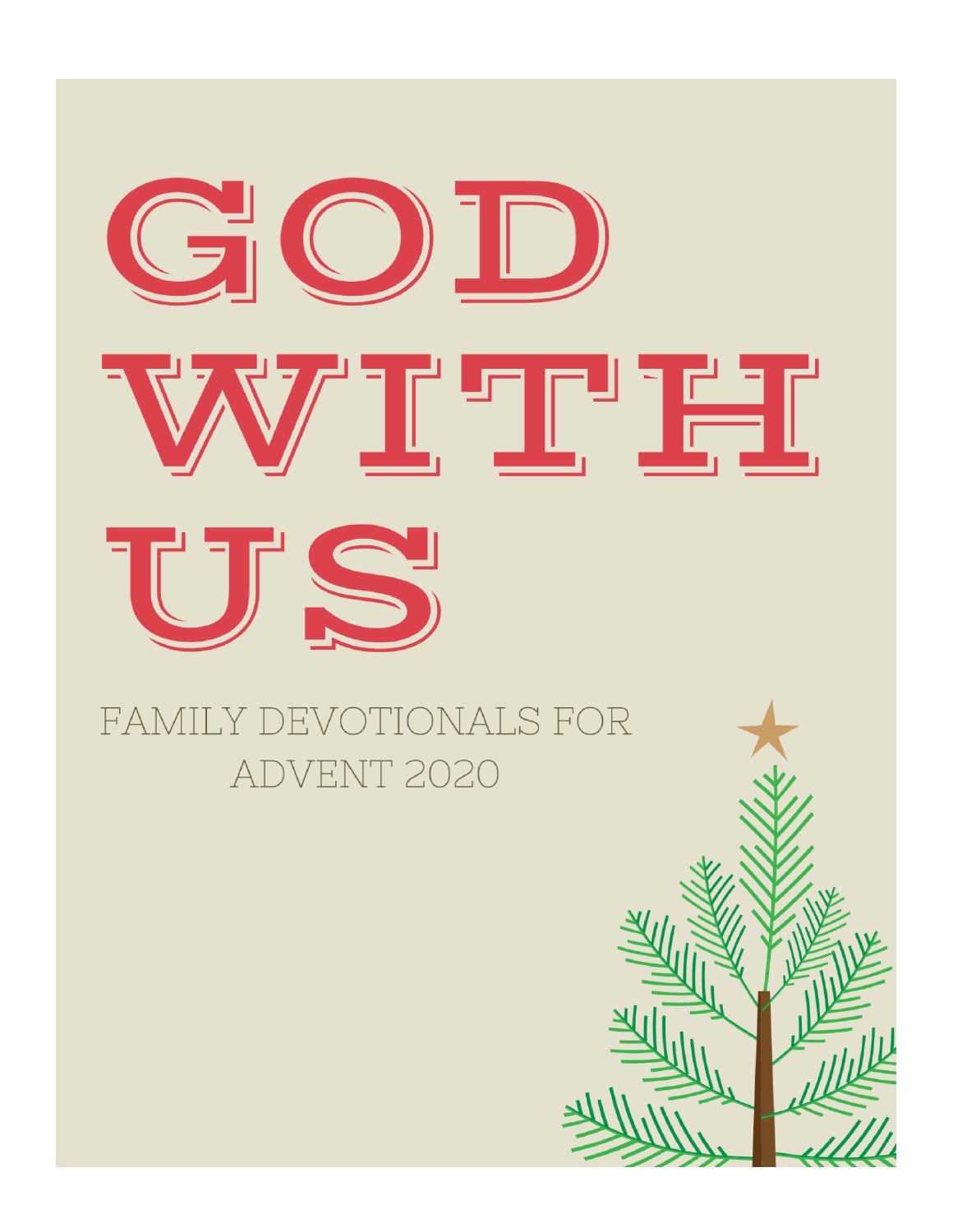### *Introduction and Instructions*

### Parent,

The theme PCPC is using for Advent is *Immanuel*, or God With Us. Our hope is that each element in this packet re-enforces this wonderful reality that God is with us! In this document you will find a Scripture reading that corresponds to the PCPC Prayer Guide, a family devotional, and instructions for family activities (craft, questions, activity, and prayer) for Advent 2020. Sunday's are not included, so that allows for a day of rest or catch-up for your family. There is freedom in going in a different direction on each of these elements, maybe you switch out the craft elements or you have to elevate a piece for your child. Our goal is to give you a place to start! Below you will see icons that relate to each element with a little more explanation of how to do it. We hope this time is enriching for your family, and that God uses this time and you to shepherd your child's heart to see God's love for them.

### Grace and peace, PCPC Kids Ministry



### **Icon Explanation**

**Craft**: Most of the crafts involve things that you probably have on hand: paint & paintbrush, crayons, playdough, and sidewalk chalk. Feel free to substitute the craft elements each Sunday, elevate or lower the craft instructions based on your child. Allow your child to imagine the scene; try not to intervene or correct how they draw things or what colors they use.



**Follow-up Question**: In the follow-up questions, which can be used during or after craft time, should help the child explore the story further. The goal should be to invoke imagination to better understand or seek understanding of the biblical text.



**Family Activity**: This is an additional component to engage your child through motion and play. While the craft exercise can be independent, the family activity should use parents and siblings. There is freedom to expand the idea to capture more of the story!



**Family Prayer**: Whether you use all the component in sequence, or only use some, our ministry believes this one is the most vital. Prayer as a family creates a rhythm for your kids no matter the age and signifies it as an essential part to knowing God and growing in the likeness of Jesus Christ. The family prayer is taken from the PCPC Prayer guide.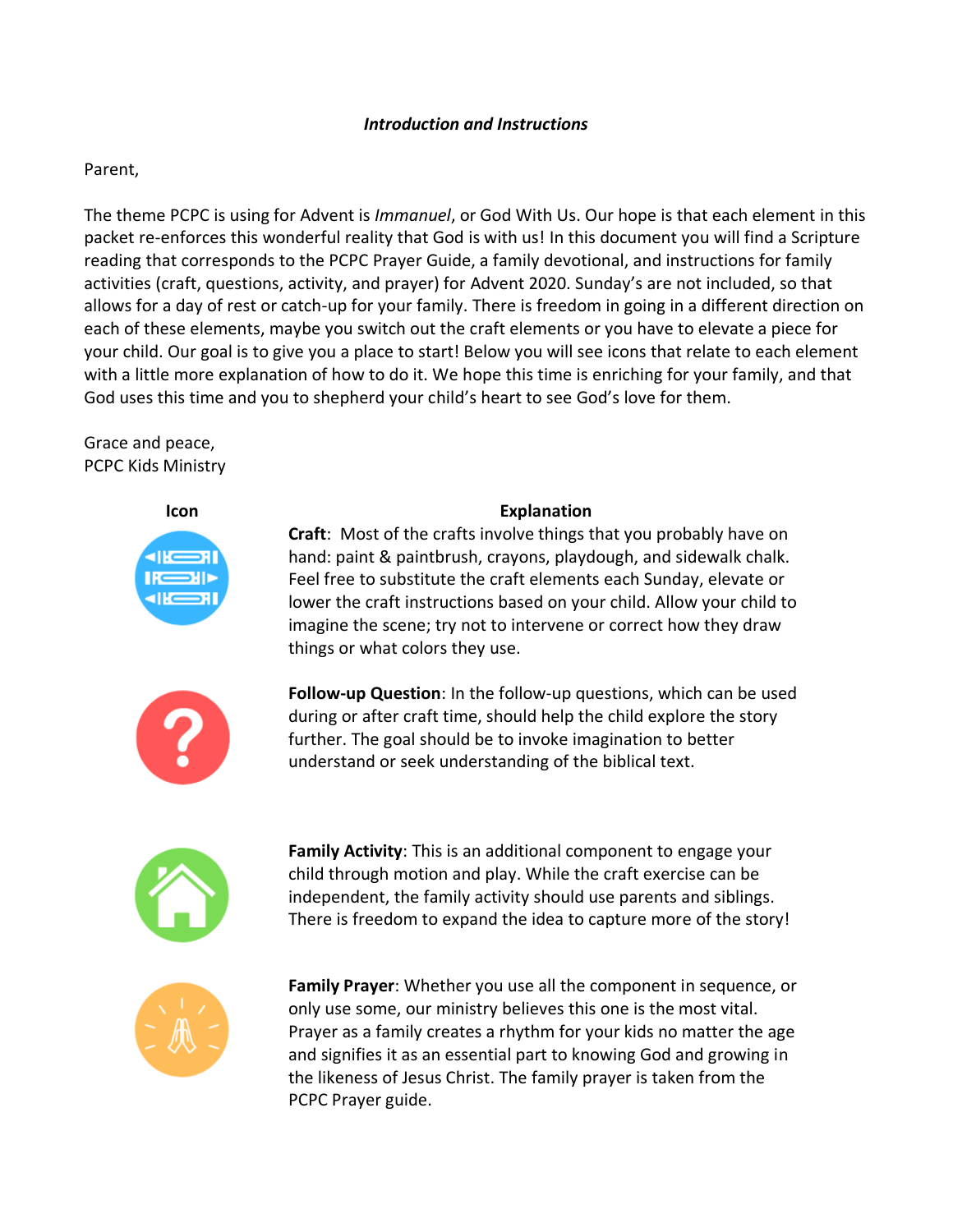# **WEEK 1**

## **November 30**

Read: Genesis 3:1-15

"Where are you?" The first question in the Bible, and it is not posed by Adam or Eve but God. Of course, the All-Knowing God knows where Adam and Eve are hiding but the question is for the reader. "Where are you?" Not your physical location, although for Adam and Eve that clued us in that something was wrong, but spiritually. While still in the Garden, Adam and Eve were miles if not galaxies away. Sin was introduced into the world through Adam and Eve's disobedience. But God, in the midst of our first parents' sin, still enters the Garden. This is a foreshadowing of events to come: Jesus Christ, God's Son, enters our world, full of sin, to rescue us. God comes to be with us, so we no longer need to hide from Him, but we can be hid in Him (Col. 3:3-4).



### **Craft**

- Materials: watercolors, paper
- Instructions: Use watercolors to draw the Garden of Eden. Allow kids to paint what they think it would look like (trees, animals, landscape). Discuss how God made Creation good, but sin entered the world and ruined it.



### **Follow-Up Question**

- Do you think it would be possible to hide from God? Is it scary that God knows everything? Even what you're thinking?
- Do you believe God loves you? No matter what you do or say? If God knows everything about you, and loves you no matter what you say or do, what do you think about that? Is it Good News?



### **Family Activity**

Play hide-and-seek with your family. Either indoors or outdoors. For babies and crawlers, try peek-a-boo. At the end of the game, gather the family together for a big hug. Parents say these words over your children. "Nothing can separate us from the love of God in Christ Jesus" (Rom. 8:37-39).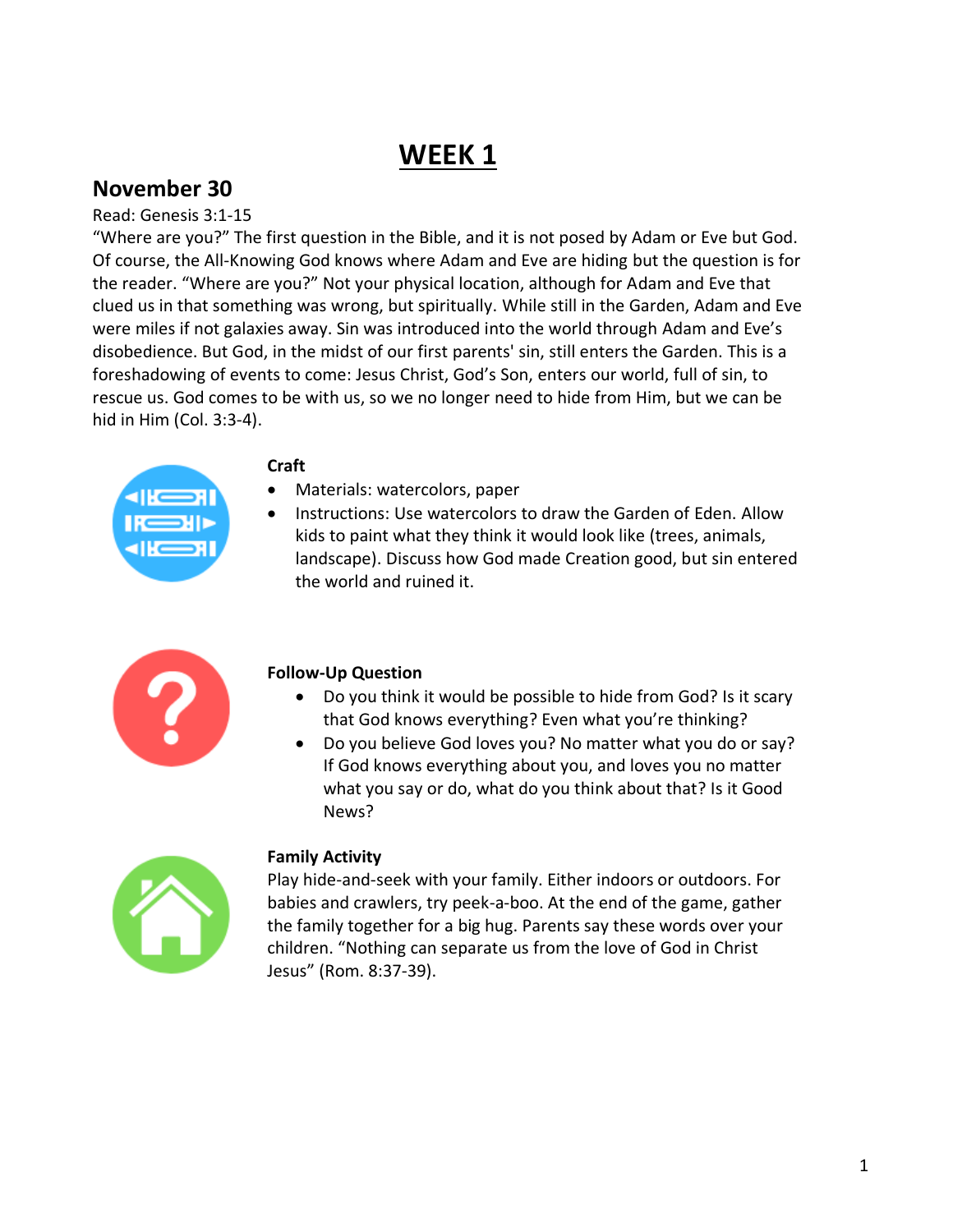

### **Family Prayer**

Almighty God, give us grace to cast away the works of darkness, and put on the armor of light, now in the time of this mortal life in which Your Son Jesus Christ came to visit us in great humility; that in the last day, when He shall come again in His glorious majesty to judge both the living and the dead, we may rise to the life immortal; through Him who lives and reigns with You and the Holy Spirit, one God, now and forever. Amen.

# **December 1**

### Isaiah 9:2-17

Walking in the dark is an incredibly scary, not to mention dangerous, thing. Perhaps you've done this in the middle of the night to go use the restroom or to get a drink of water. You can sense the darkness surrounding you, and as you blindly feel around to make sure you don't hit something, you are ready to find a light switch, so the trial is over. As Isaiah writes this passage, Israel is walking in darkness and ready for the light to appear! But sadly, it will take many more years for that light to come; Israel never saw the great light. The Great Light would be a son given to Israel for their rescue. He would be a Wonderful Counselor, a Mighty God, Everlasting Father, and Prince of Peace. Jesus comes as that Son, Counselor, Might God, and Prince of Peace. While it may seem like darkness surrounds us, we can take comfort in knowing that the Light – Jesus Christ – has come, and as John reminds us, "The light shines in the darkness, and the darkness has not overcome it" (John 1:5).



### **Craft**

- Materials: crayons, paper
- Instructions: Fold the paper in half, creating two sections. Have your child on one side draw things that create light (flashlight, candle, headlights, etc.) and on the other side have them color darkness or nighttime. Discuss with them how each thing they draw can shine light in the darkness, but that Jesus is the light of the world and darkness cannot overcome Him.



### **Follow-up Question**

- How do you think Israel reacted when they heard Isaiah's words? Happy or sad? Relief or anger?
- Read Isaiah 9:6 again. Break down each title given to Jesus. Talk about what everlasting, mighty, wonderful and peace mean during this season of Advent.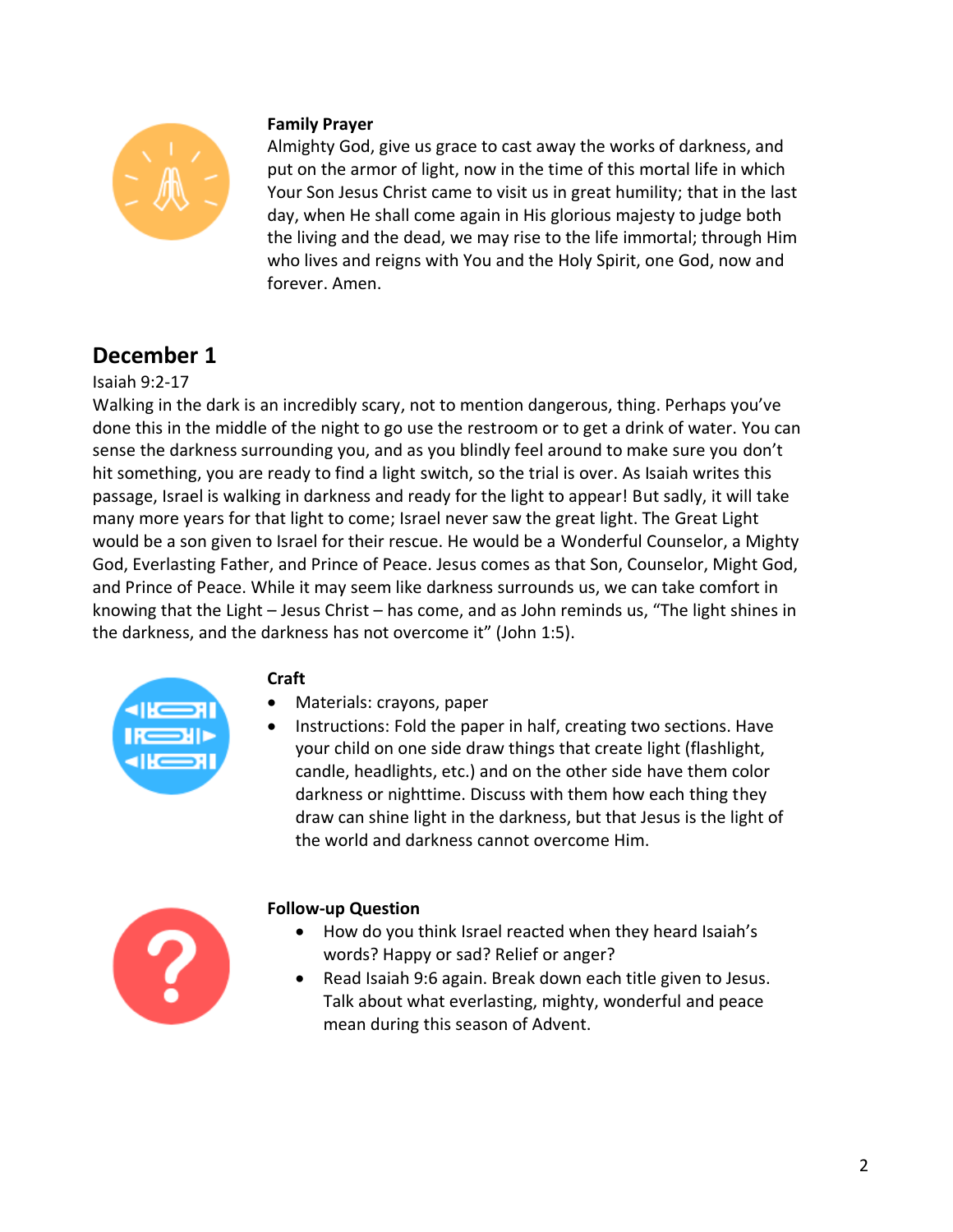

### **Family Activity**

At nighttime, have each person in your family grab a light of some sort (flashlight, candle, or nightlight). Sit in your living with all the lights off and have one person read the passage above (Isaiah 9:2-17).



### **Family Prayer**

Almighty God, give us grace to cast away the works of darkness, and put on the armor of light, now in the time of this mortal life in which Your Son Jesus Christ came to visit us in great humility; that in the last day, when He shall come again in His glorious majesty to judge both the living and the dead, we may rise to the life immortal; through Him who lives and reigns with You and the Holy Spirit, one God, now and forever. Amen.

# **December 2**

### Read Isaiah 11:1-9

A wolf and a lamb living together? A leopard and a young goat lying down together? A cow and a bear eating together? A young baby playing with a snake? These sound so strange! What could possibly make these animals live together peacefully? They will be in the presence of God on his holy mountain! Now all of this sounds strange, but it is direction God is taking the world. How? Well, it is through the coming of a king! Isaiah describes this king as a shoot, or a small plant, coming out of a huge stump. A stump is a tree that has been cut down, and most of the time we can guess the tree is dead. But God does impossible things. During Isaiah's time, the Israelites thought they were doomed. God had judged them for their sin and was punishing them. But the punishment was not the end, God was going to send a Righteous King to rule. This King would obey God and would lead God's people, and all creation, to know and love God.



### **Craft**

- Materials: playdough
- Instructions: Read the passage again with your kids. Have them make the different objects (stump, shoot, wolf, lion, lamb, etc.) with the playdough.



### **Follow-Up Question**

- What do you think it would be like to see a cow and bear to eat together?
- Think about two things that might be opposite of each other. Could you imagine them living at peace with one another?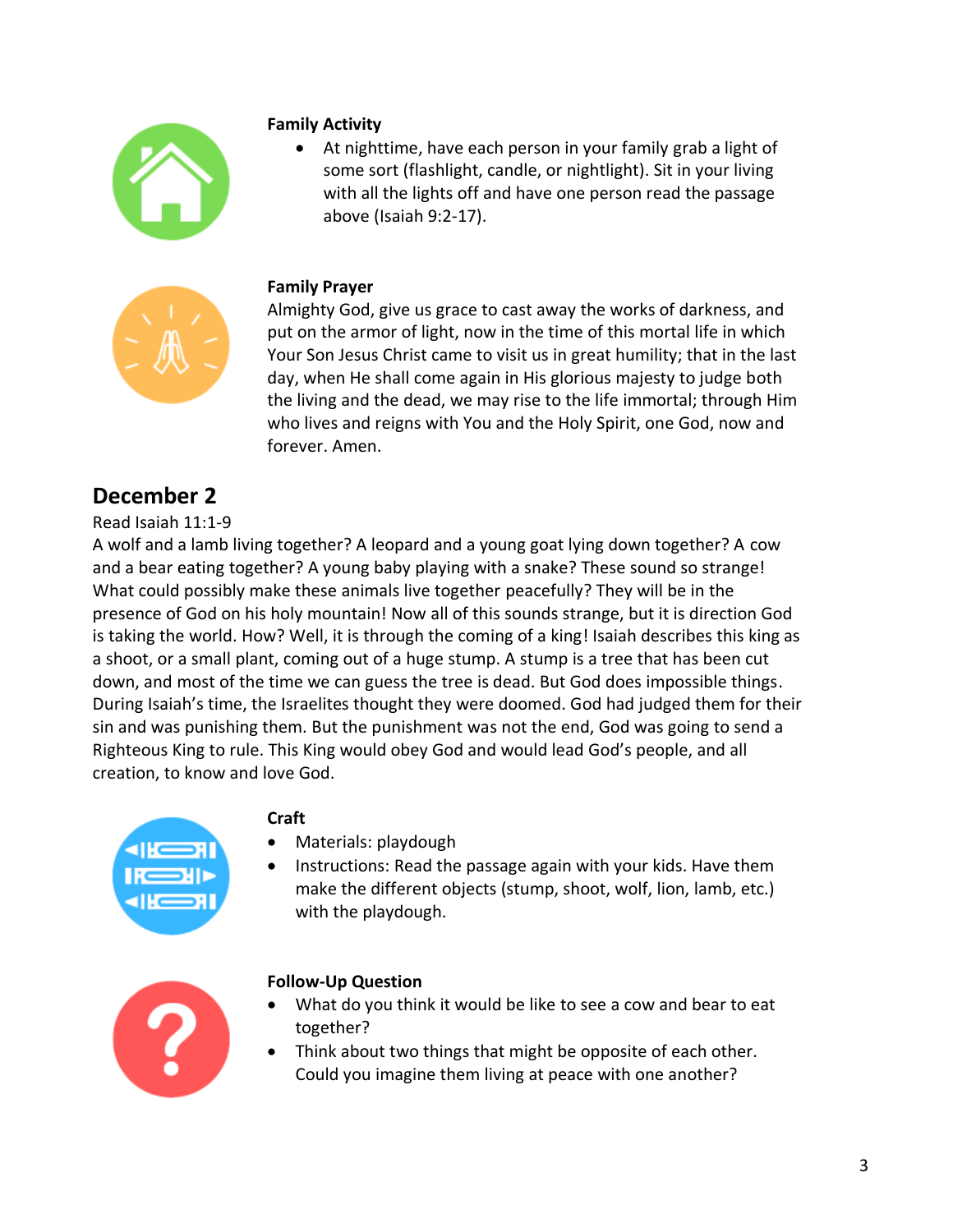

### **Family activity**

Go for a walk around your neighborhood, or if the weather is bad around your home. Have your child point out things that are opposite or unlikely pairs (lion, lamb) if they see them. Discuss how they are opposites. If you do not see any, ask your child to name the different things they see in Creation. How could those things bring God glory?



### **Family Prayer**

Almighty God, give us grace to cast away the works of darkness, and put on the armor of light, now in the time of this mortal life in which Your Son Jesus Christ came to visit us in great humility; that in the last day, when He shall come again in His glorious majesty to judge both the living and the dead, we may rise to the life immortal; through Him who lives and reigns with You and the Holy Spirit, one God, now and forever. Amen.

# **December 3**

### Read Micah 5:2-4

In the kingdom of God, some things might not make sense such as the dead come to life, or like in our story, the littlest rule over the greatest. Micah writes about Bethlehem Ephrathah, so small it's not even included among the clans of Judah. And yet, from this small little clan will come a great ruler. This great ruler is promised to rule over all of Israel. He will be the kind of ruler that is like a shepherd. A shepherd guides the sheep, protects them, and leads them to pastures to eat and rest (Psalm 23), or as Micah tells us the sheep will "live securely." This Great, Promised Shepherd will come, and his name is Jesus! Jesus, our Shepherd, came to be with us, and will one day return to gather his people together.



### **Craft**

- Materials: sidewalk chalk
- Instructions: Go outside in your driveway or sidewalk with your sidewalk chalk. Read over the passage one time and then have your child draw a shepherd with a flock. If you have older kids, have them write out verse four (either part or the whole).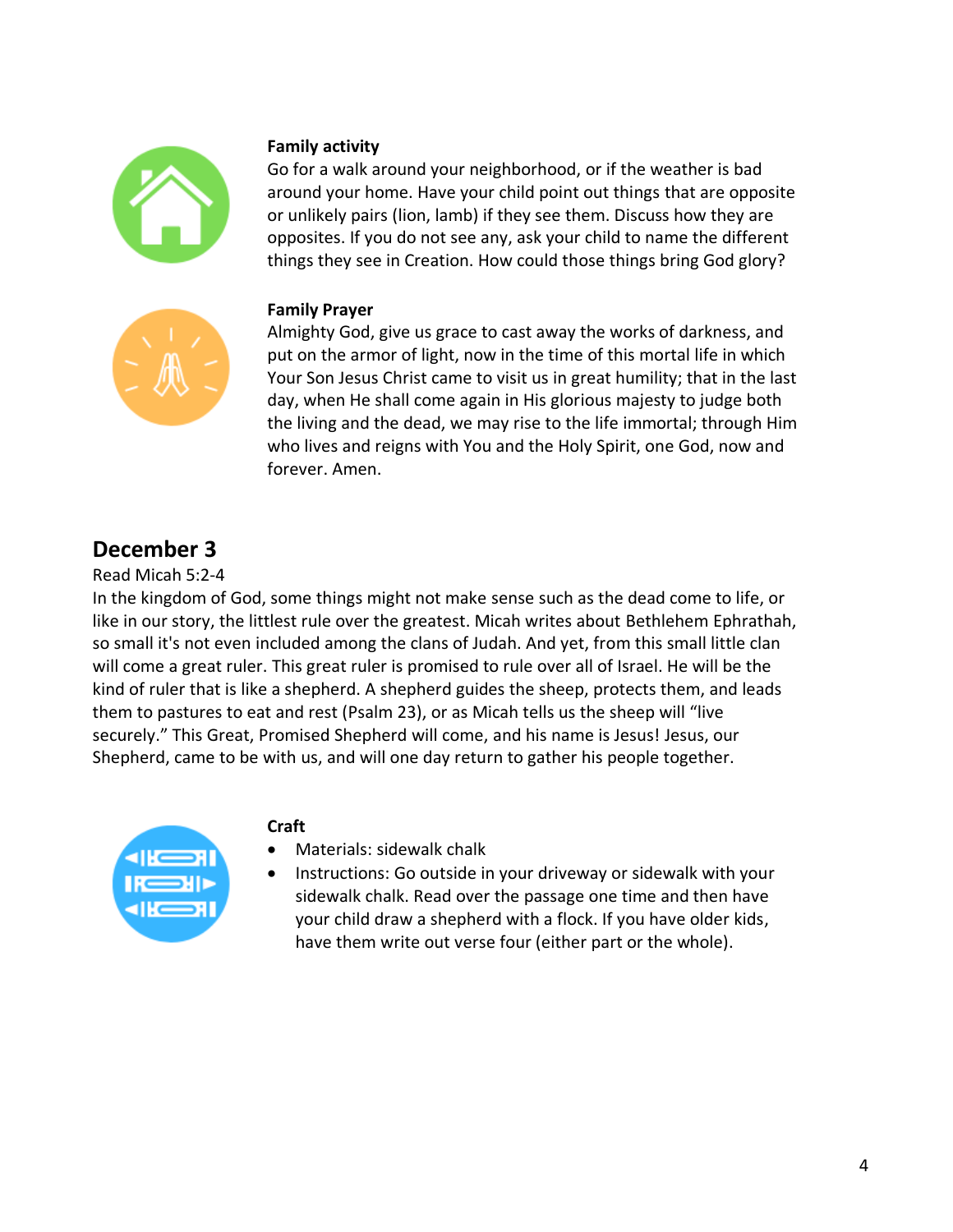

### **Follow-up Question**

- Why does God use the smallest things to accomplish things? What makes that important? (Reference back to the previous day with Isaiah 11:1)
- What does "dwell securely" or "live safely" mean to you?



### **Family Activity**

Go on a walk as a family, and have your children point out large trees. If you see an oak tree, go over and look at the acorn, or if it's a pecan tree, locate a pecan on the ground. Share with your child how the tiny seed, when planted, then grows up to be a mighty tree. Parallel this with Micah 5 and how God grows great things out of small things. Jesus our Great Rescuer comes as a baby at Christmas!



### **Family Prayer**

Almighty God, give us grace to cast away the works of darkness, and put on the armor of light, now in the time of this mortal life in which Your Son Jesus Christ came to visit us in great humility; that in the last day, when He shall come again in His glorious majesty to judge both the living and the dead, we may rise to the life immortal; through Him who lives and reigns with You and the Holy Spirit, one God, now and forever. Amen.

# **December 4**

### Read Isaiah 53

Despised? Rejected? Not esteemed? Stricken? Who would want to enter a situation where a person had to experience these things? I don't think I would, would you? This passage is known as the Suffering Servant and is usually read around Easter to describe Christ's death and crucifixion. But among these crucial words, one particular verse stands out: "by his knowledge shall the righteous one, my servant, make many to be accounted righteous." While the Crucifixion gets much attention for its redemptive work, the Incarnation is critical to understand and ponder on the wonder of God becoming Man. Jesus Christ, the Righteous One, promised long ago, comes to make many sons and daughters righteous.



### **Craft**

- Materials: watercolors, paper
- Instructions: Take a sheet of paper (8.5x11) and fold it in half. On one side have your child paint a picture of Christ's birth, and on the other half have your child paint the Crucifixion (could be detailed or as simple as a cross and the tomb). Share with your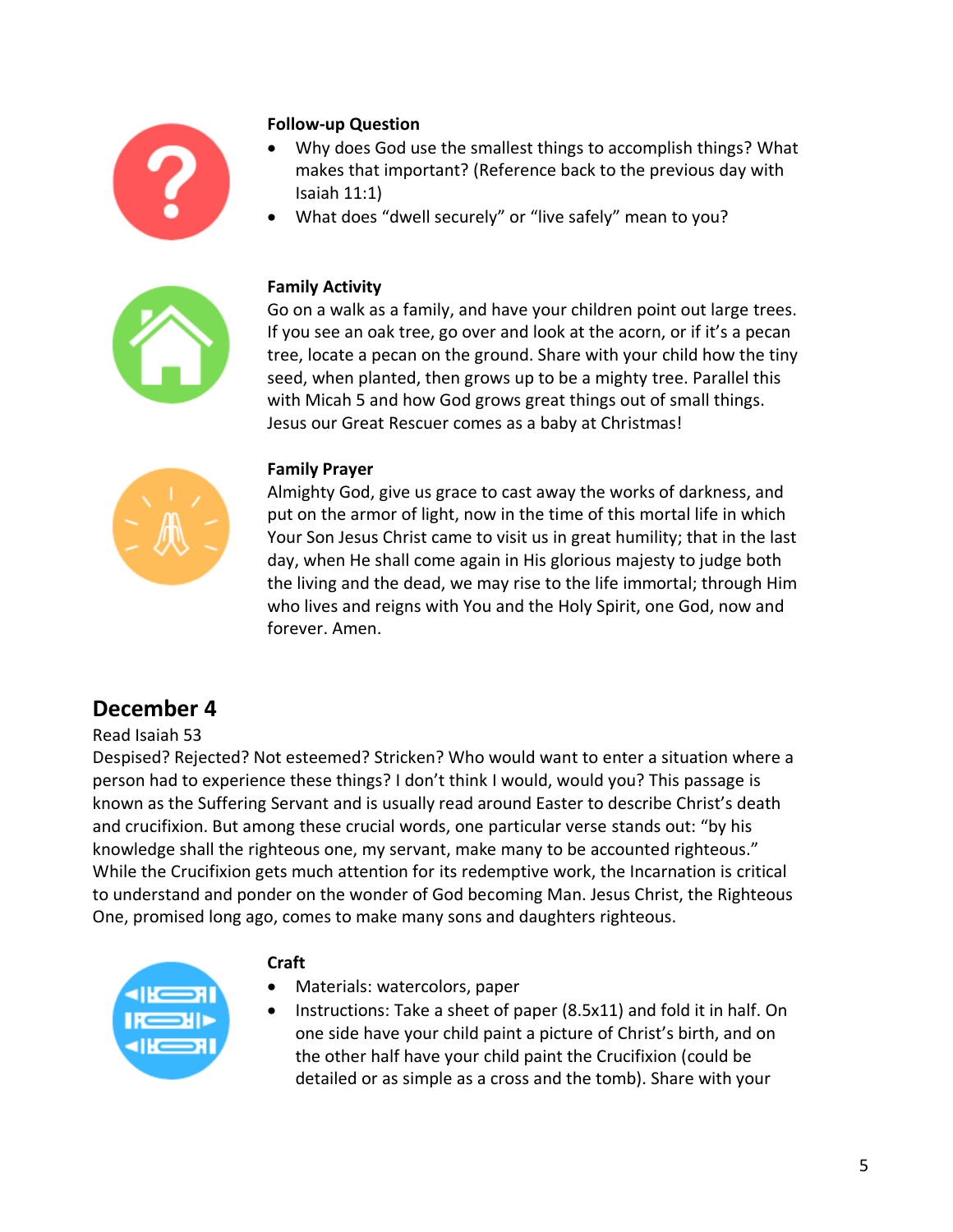child how both the birth, death, and resurrection of Jesus are significant parts of God's plan to rescue us.



### **Follow-Up Question**

• What does it feel like to be left out? Bullied or picked on? Told you are not wanted? Why does Jesus go through all of this and more according to our passage above?



### **Family Activity**

During this season of Advent there are many people who are hurting (stricken), left out or hated (despised), and perhaps unloved. Think about ways or things to donate to a local charity that helps the homeless and hurting. Coats, toiletries, clothing, canned food items are much needed for homeless shelters and other organizations. Consider collecting items and making a family trip to a place that could help the homeless, orphan, or those hurting.



#### **Family Prayer**

Almighty God, give us grace to cast away the works of darkness, and put on the armor of light, now in the time of this mortal life in which Your Son Jesus Christ came to visit us in great humility; that in the last day, when He shall come again in His glorious majesty to judge both the living and the dead, we may rise to the life immortal; through Him who lives and reigns with You and the Holy Spirit, one God, now and forever. Amen.

### **December 5**

#### Read Malachi 4

Christmas is regarded as a happy, joyous time, mostly. But the Bible also speaks to it as a time of judgement. Judgment? In the middle of presents, eggnog, and parties? "Sort of sad to talk of judgement when we are supposed to be happy that Jesus is born," you might say. But with the coming of God's Promised One, Jesus, not only is deliverance coming but also judgement. Not everyone would accept God's Promised One. If we look back and see the various ways in which God delivered His people before, they were ridiculed and chose not to trust God to save them so why would they just the Messiah. However, Jesus's arrival is not the expected way in which God decides to judge. A baby as a judge? Well that baby grows up eventually, so in the meantime God is offering season for those who do evil to repent and turn aside from their evil ways. As we participate in the season of Advent, while we have time to turn away sin and rejoice in righteousness, we should remember that the Savior comes not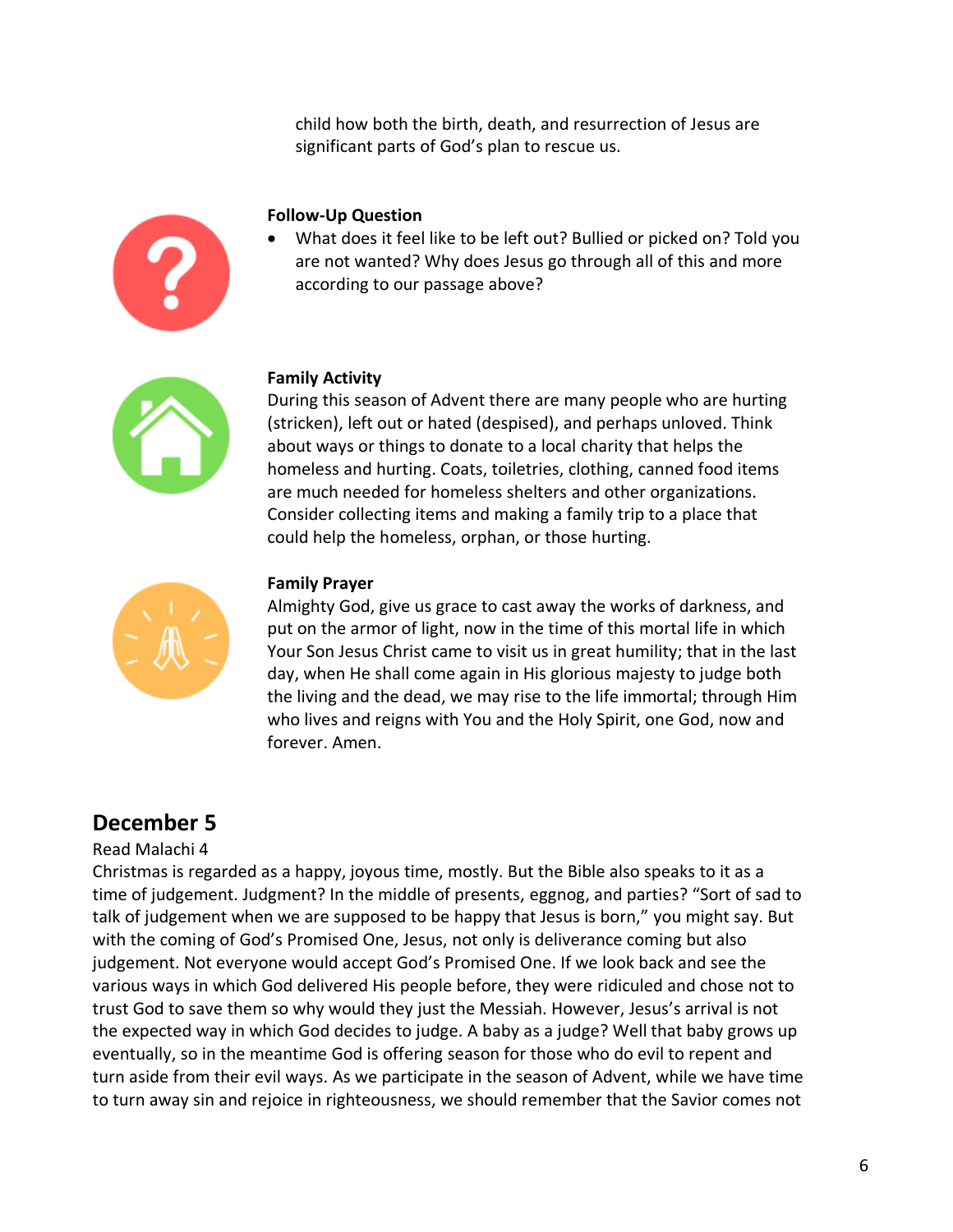only to rescue but to judge. Judgement comes by the way in which we respond to His Word (John 12:47-48). Judgement is not a dreary idea for the righteous though! As verse 2 tells us, "You shall go out leaping like calves from the stall."



### **Craft**

- Materials: sidewalk chalk
- Instructions: Go outside to your driveway or sidewalk. An adult or older sibling should read Malachi 4:2. Draw calves or cows jumping up and down. Allow younger children to draw cows how they would like. Talk about how Jesus' coming is joyful for believers.



### **Follow-up Question**

• What makes you joyful or happy about this time of year (Advent/Christmas)? Does anything make you sad or angry?



### **Family Activity**

Go outside, or clear a place in your home, and have your family skip or jump (like the calf in verse 2). Every time you skip or jump, have a person share what makes the happy or joyful about Advent and/or Christmas.



### **Family Prayer**

Almighty God, give us grace to cast away the works of darkness, and put on the armor of light, now in the time of this mortal life in which Your Son Jesus Christ came to visit us in great humility; that in the last day, when He shall come again in His glorious majesty to judge both the living and the dead, we may rise to the life immortal; through Him who lives and reigns with You and the Holy Spirit, one God, now and forever. Amen.

# **WEEK 2**

# **December 7**

Read Genesis 12:1-3,7 & Galatians 3:15-16

Have you ever gone camping? What if God told your mom and dad that you were to leave your house, pack the car and head out to some place you'd never been. He did not tell you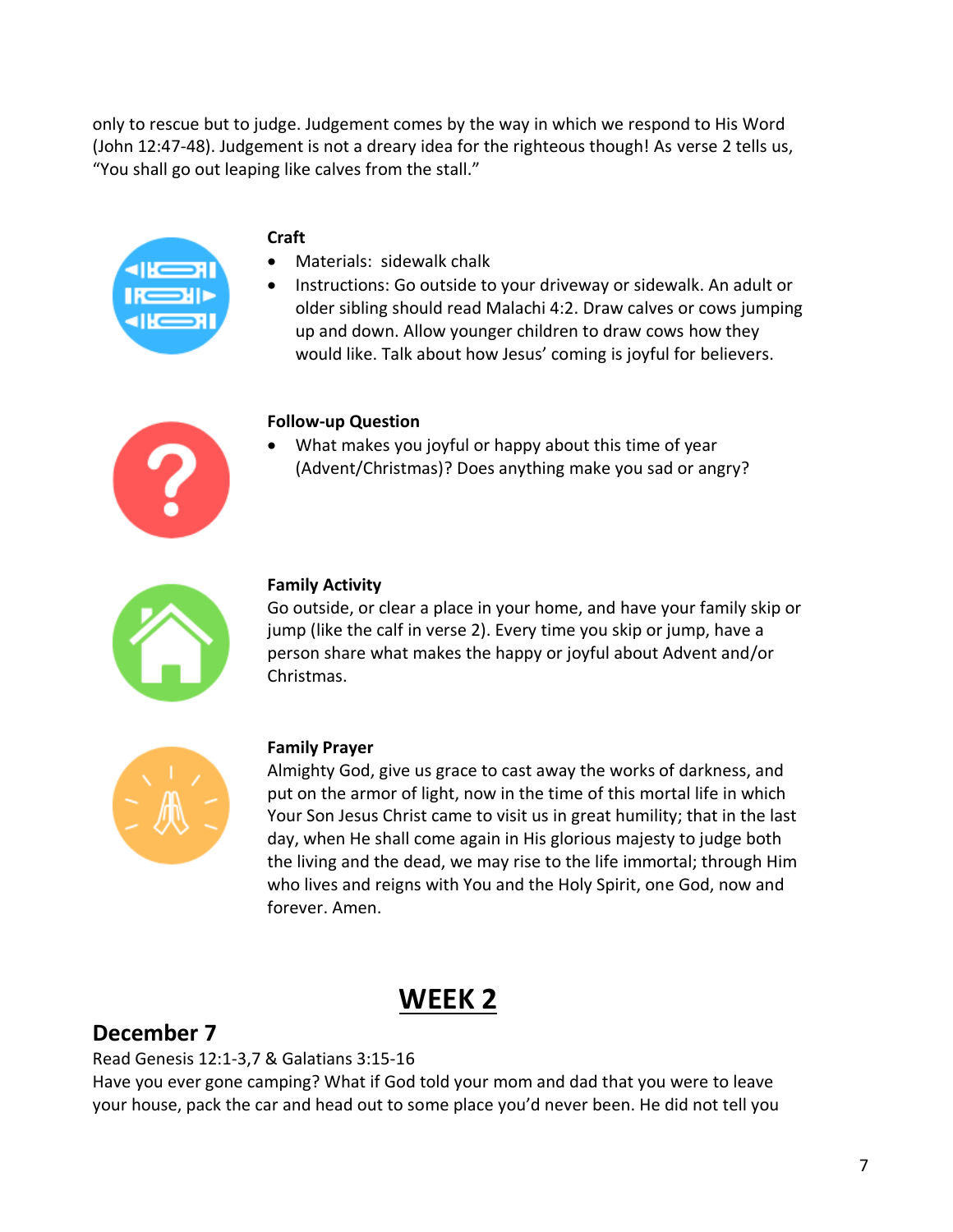exactly where you were going but told you that you were never coming back. Think about having to pack everything you would need but only what you could carry in the car. That would be tough. The only thing you knew was that God was going to make you and your family into a whole new country when you got there. You'd be the ones to start that country. This was the deal God made with Abram. The promise God made to Abram was that He would majorly bless him and also make him a HUGE blessing. He promised to bless everyone in the world through Abram and his family. That includes you and me.

Every time I read this story in the Bible, I'm reminded of the Pilgrims who came here to start our country. They left everything behind, packed up only what they could carry on the boat, had little to no hope of ever coming back and really had no idea where they were going to end up. The dream God planted in their heart was to start a country where they could worship God in the way they understood He wanted to be worshipped through the Bible. They knew the Ten Commandments and they didn't feel like their country or church was upholding them very well. God led them to do a new thing. Often, when God calls us to do something NEW and BIG, there is a price to pay. We must leave what we know to be comfortable and familiar behind and start out to a place where He leads us, where we must depend only on Him and his GRACE.

Jesus did that for us when He came to earth. God the Father sent Him away from everything He knew to be perfect and good in heaven to earth. He sent Him with a promise and a purpose, but it was not easy. He was perfected by what He suffered every day. Jesus was the fulfillment of what God promised to Abram. Because of Him we can become a part of that family and to partake in that blessing.



### **Craft**

- Materials: Popsicle sticks, sharpies, old flannel or clothe cut into pieces.
- Instructions: Use scraps of clothe or flannel and 20-30 popsicles sticks to make a tent that Abram and Sarah stay in. Make 3 sticks into Abram, Sarai and Lot. Pretend to make camp and move.

### OR

- Materials: Big piece of white or green paper. Green or gold marker or crayon.
- Draw a Christmas tree on a big piece of paper. Print out pictures of your favorite people who bless you often and well. Cut their faces into circles and glue them on the tree as ornaments. Write across the top of the tree or the bottom: "Friends are the Ornaments of Life." And on the other end: "Make me a BLESSING!"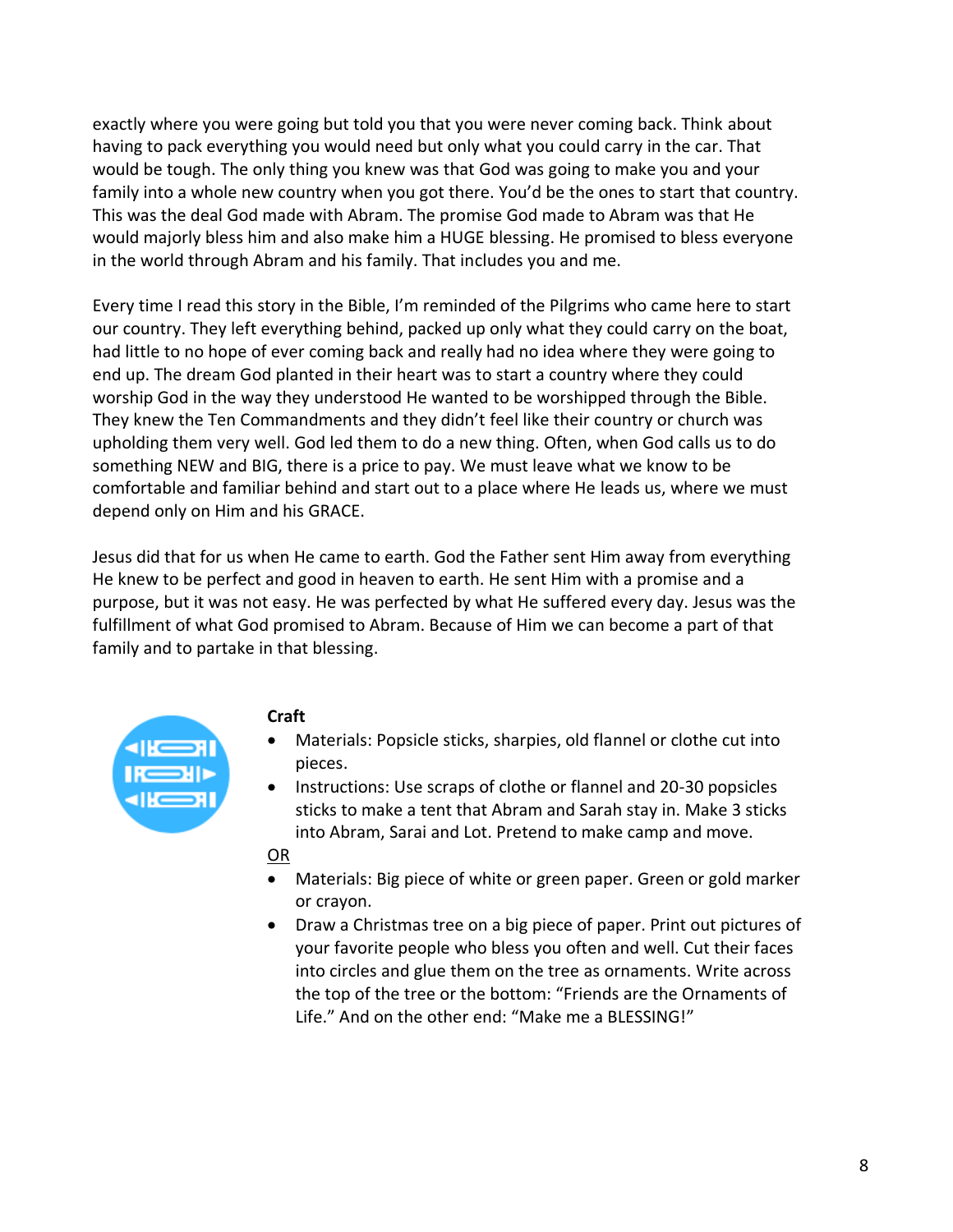

### **Follow-Up Question**

What does it mean to be a blessing? List all the ways God tells Abram about blessings and what He is doing in Abram's life. How is He making YOU a blessing?



### **Family Activity: Build a Campsite**

Gather blankets and backpacks. Turn an area of the yard or the house into a campsite. Do your family devo's there this week. Talk about leaving everything behind and moving to a new place, only to live in a tent for the rest of your life.

OR

### **Make a Blessing Tree on your Sidewalk**

Use your sidewalk chalk to draw a BIG CHRISTMAS TREE on a panel of your sidewalk. Across the bottom, write the phrase: "Friends are the Ornaments of Life." Draw lots of big ball ornaments on your tree. Set up a lemonade stand or hot cocoa stand and sit along the sidewalk. As people pass by, ask them to name one person in their life who is a huge BLESSING to them. As you wait, write the names of all the people in your life who God has made to be a blessing for you inside the balls.



### **Family Prayer**

Merciful God, who sent Your messengers the prophets to preach repentance and prepare the way for our salvation: Give us grace to heed their warnings and forsake our sins, that we may greet with joy the coming of Jesus Christ our Redeemer; who lives and reigns with You and the Holy Spirit, one God, now and forever. Amen.

# **December 8**

Read Exodus 20:1-17

Rules are a necessary part of life. Think of all the ways they make our life better: speed zones, traffic lights, rules for soccer, rules for how you play board games, rules for how you spell words and how math works. Think about playing soccer or basketball. What if there were no clear marking for out of bounds? Someone could run so far away that you'd never catch them and get the ball back! We are the same. If we don't know what is "out of bounds" in life, we can never understand when we are wrong and need to seek forgiveness. Most importantly, if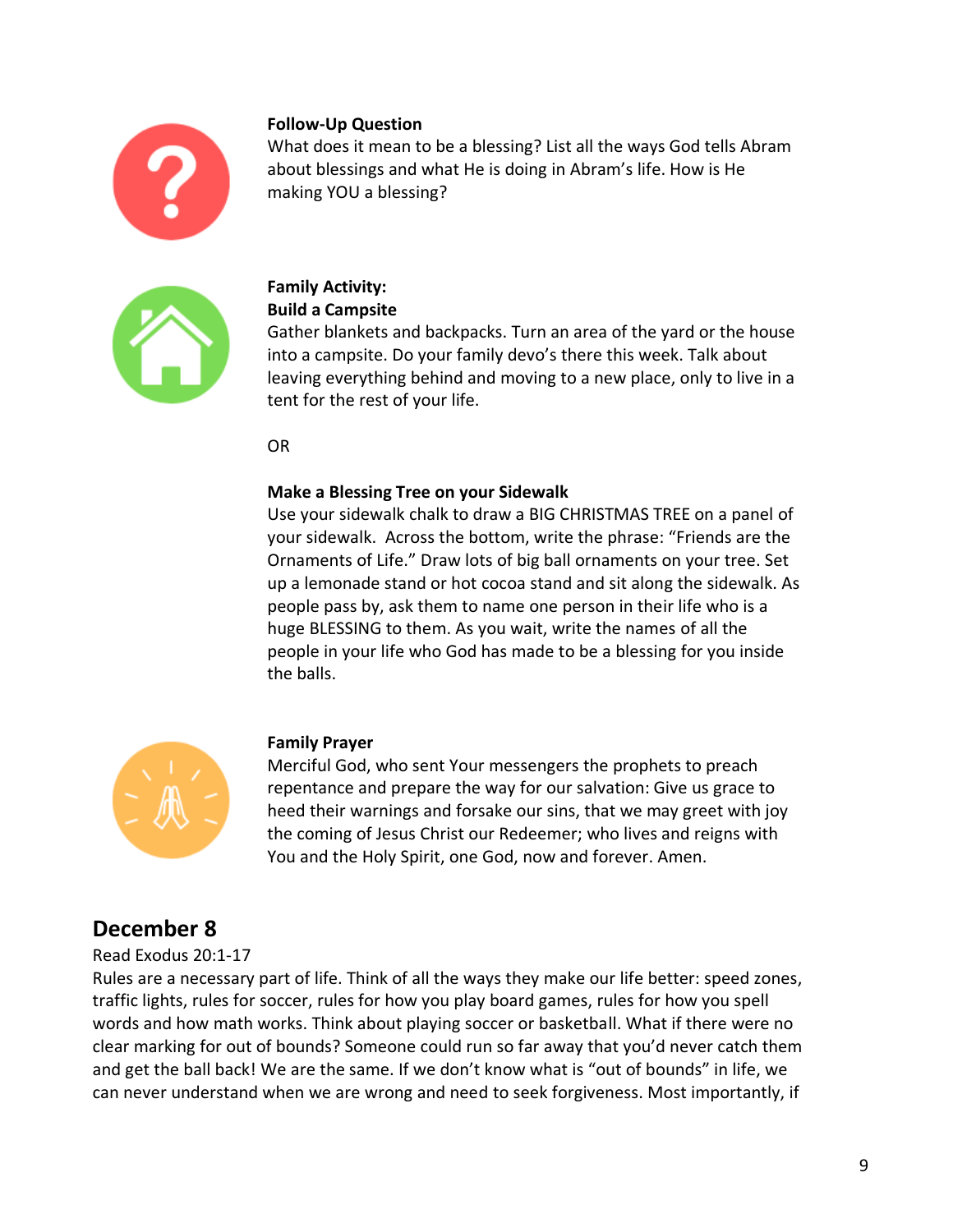God didn't give us any rules, we'd have no idea of the fact that we all sin and fall short of His Glory.

The thing I like most about the Ten Commandments is that they start with our relationship with God Himself. The first 4-5 teach us how to love Him well and what it looks like we go "out of bounds" in our relationship with Him. The second half focuses on our relationship with our fellow man. Think about each of them. Do you obey all these all the time? Jesus is the Only One who obeyed all the rules all the time. He was holy. We are not. We all disobey every day in what we say, what we do and what we think. God says without holiness, no one can see Him or approach Him. God is holy. Knowing these Ten Commandments helps us see that we are not holy. What do we do about that?

Think about God like this. When God gave Moses the Ten Commandments, He took him up on a mountain covered with smoke and fire. He told the people to look but not touch the mountain or they would die. God is like a fire. Fire keeps us warm, cooks our food, gives us light, but if we touch fire, it burns us. Holiness is like a fire. There are so many good things that result from God's holiness. We can't touch that holiness, but we can see it and benefit from it. Looking at God's perfect law warms our hearts, feeds our soul, lights our way to Him by showing us that He is holy, and we are not. Only through the cross can we approach Him in His splendor and Holiness. Thank God for the law that shows us our sin and leads us to Jesus.



### **Craft**

- Materials: Sidewalk chalk or 20 pieces of paper/crayons
- Instructions: Using the panels of your sidewalk, draw out ways to live out each commandment.

### Or

• Take 10 pieces of paper. Draw big numbers on each one. On another ten pieces of paper draw out what you think this commandment looks like. Turn all 20 pieces upside down. Play the matching game.



### **Follow-up Question**

If you were making a list of the top ten commandments for your family, what would they be? Why do you think God put the first five as relating to Him and the last five as relating to men? How does being right with God help you be right with men? Can we keep all these commands? What do we do when we can't?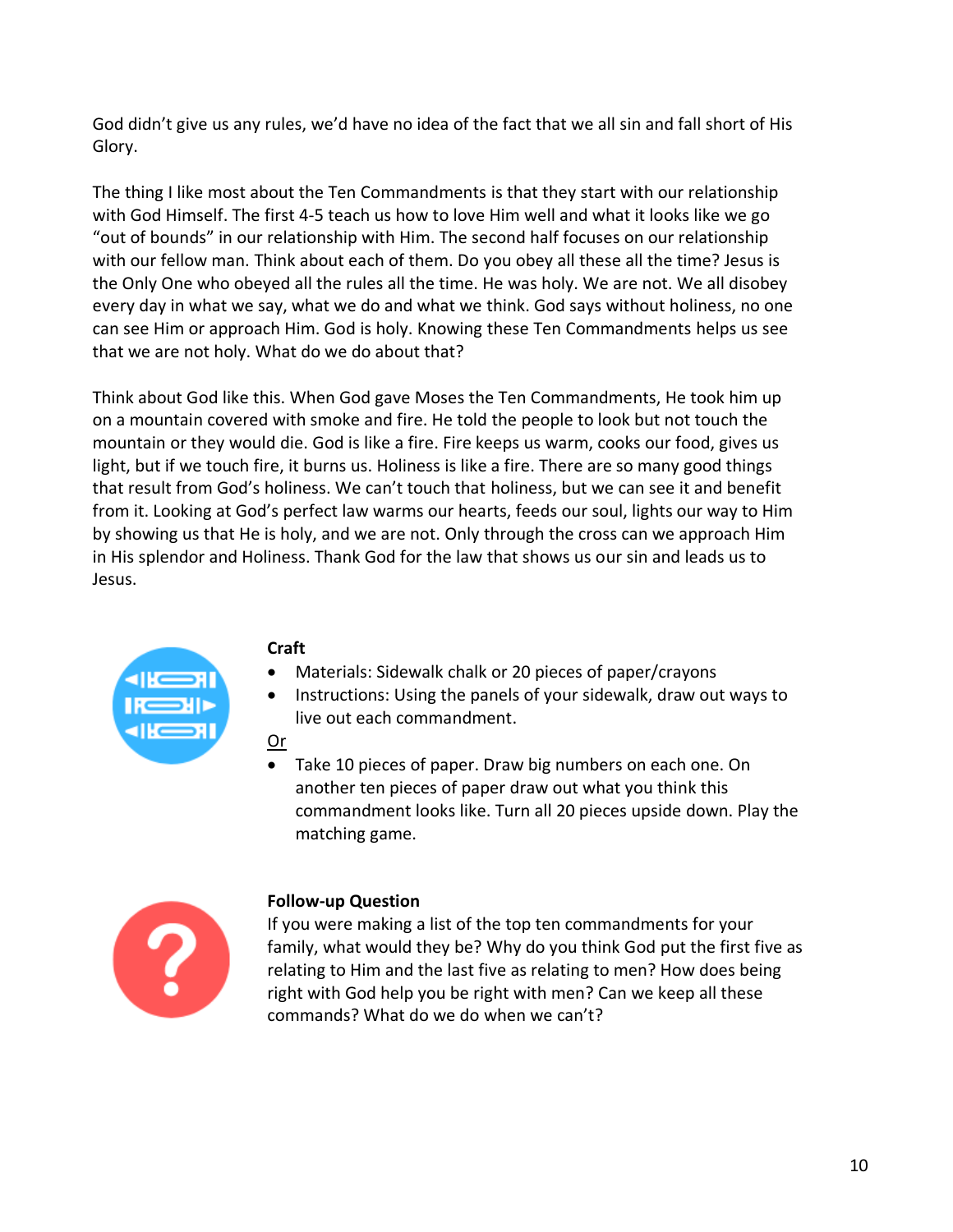

### **Family Activity**

Build a fire. Sit around it and talk about fires. Talk about how we can get warmth, cook food, have light from fires, but how touching it burns us. Talk about God being holy. Holiness is like a fire. There are so many good things we get from God's holiness, but the mountain being covered with fire showed that God is holy, and we are not. We can't touch that holiness; we can see it and benefit from it. Only through the cross can we approach it. Now review the 10 Commandments. Play charades acting out the commandments one at a time.



### **Family Prayer**

Merciful God, who sent Your messengers the prophets to preach repentance and prepare the way for our salvation: Give us grace to heed their warnings and forsake our sins, that we may greet with joy the coming of Jesus Christ our Redeemer; who lives and reigns with You and the Holy Spirit, one God, now and forever. Amen.

# **December 9**

Read Isaiah 40:1-11

God is with us. (Snuggle close with family)

The prophet Isaiah is telling the people how much God dearly loves them. Did you hear those sweet words "comfort, comfort"?

I like comfort. Do you have a comfy couch or a comfy bed? When you are snuggled in a comfy spot, everything is great. God is the best comfort. God knows we are weak. But God is strong! He knows we are like the grass. Sometimes we are up, and sometimes we are down. But God is always strong! Our great God loves us very much, just the way we are. I am so glad he loves us tenderly!

Think about Isaiah 40:11 "He tends his flock like a shepherd: He gathers the lambs in his arms and carries them close to his heart; He gently leads those that have young." Jesus is the good shepherd. He carries little ones tenderly, just like your mommy or daddy hold you. I love that God lets us know we are held CLOSE to His heart! That is the comfiest spot ever, CLOSE to God's heart. Always remember that God loves you! God is with us.



### **Craft**

Materials: coloring sheet and watercolors

• Instructions: Use your watercolors to color this coloring sheet. [http://www.supercoloring.com/coloring-pages/jesus-christ-holding-a](http://www.supercoloring.com/coloring-pages/jesus-christ-holding-a-lamb)[lamb](http://www.supercoloring.com/coloring-pages/jesus-christ-holding-a-lamb)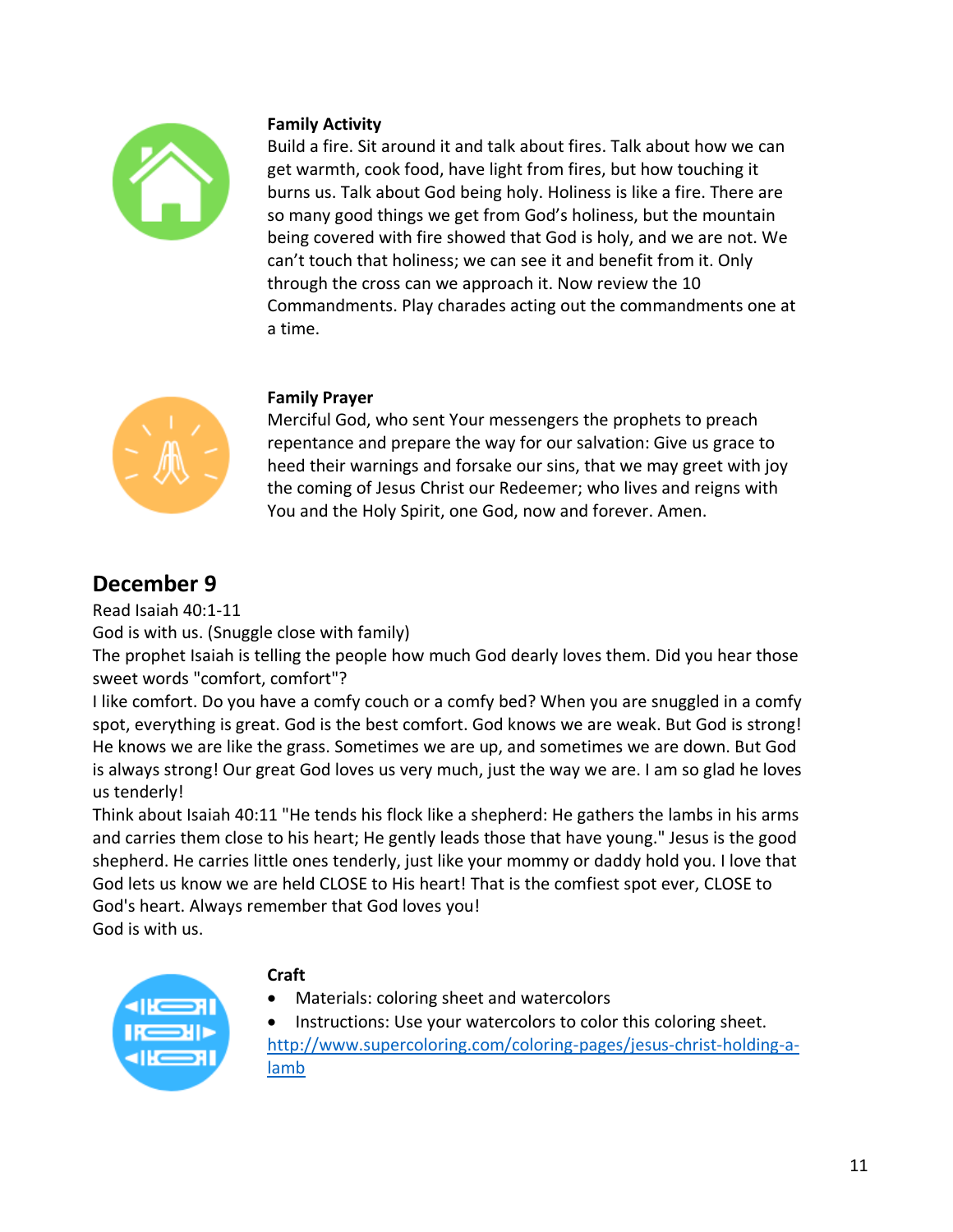

### **Follow-Up Question**

What brings you comfort? Who do you run to when you are scared or sad? How do we lean into Jesus for comfort when we can't see or touch Him?



### **Family activity**

Gather all the things in your house that bring you comfort. A favorite blanket, stuffed animals. Snuggle with them in your fort that you made earlier this week. Talk about what brings you comfort when you are scared or sad.



#### **Family Prayer**

Merciful God, who sent Your messengers the prophets to preach repentance and prepare the way for our salvation: Give us grace to heed their warnings and forsake our sins, that we may greet with joy the coming of Jesus Christ our Redeemer; who lives and reigns with You and the Holy Spirit, one God, now and forever. Amen.

## **December 10**

### Read Luke 1:5-25

Have you ever been speechless? What's the last thing that happened to you that left you feeling that way? When a man and woman marry, many times they will start dreaming of the day when they will have a family of their own. They dream about how many kids they will have, what they will name them and where they will live. This week we have looked at two such couples. Imagine your grandparents. Both these couples were as old as your grandparents. Can you imagine them with a newborn baby? Think about that. Waiting for what you want is hard. Both these couples listened to God and obeyed Him. They served him with all their hearts and soul and mind and bodies. What do you think they wanted more than anything? They wanted to have a family of their own. Why do you think God made both wait until they were old. Miracles are something only God can do. He can bring something out of nothing. Both Sarah and Elizabeth were barren. Barren means empty and void of life. Think of a desert. What grows in a desert? Not too much! Both these couples were older, and they had lost hope of a child of their own, but what does our God do? He takes them to a place where they must totally trust Him. What's something you've really wanted but had to wait a long time to come? Did you wait well? Do you think these two couples waited well? Read verse 6-8 again. What words are used to describe Zechariah and Elizabeth? Do those same words get used to describe you when you are not getting what you want?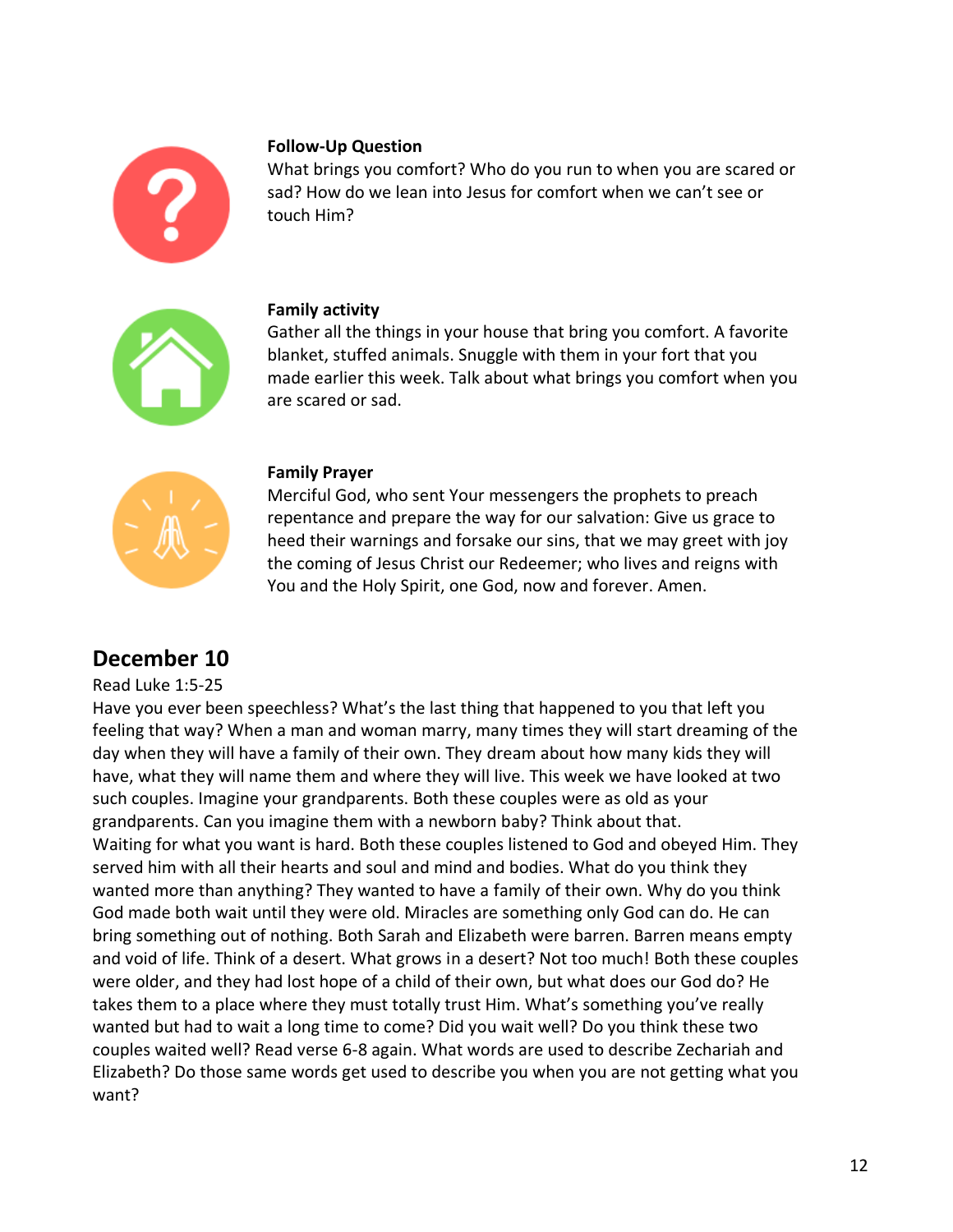

- Materials: paper, crayons
- Instructions: Before you read the passage from Matthew, make a book out of a piece of paper by folding it in half, then folding it in half again. Staple the seam and cut through the bottom folds to create the pages. Tell your children that after you read the story, they will have to tell it back to you by drawing pictures with no words in their book. After they have finished, have everyone share their book with the family. Talk about how not everyone could read and write back in Jesus' day. They had to rely on storytelling to pass down the important details of their history



### **Family Activity**

Set the timer on the oven for an hour. Try to do everything you do as a family without talking for that one hour. Imagine how hard it was for Zechariah to be silent for all those months while he waited for John to be born. Play Pictionary as a family. Talk about how hard it is to draw something in a hurry or to communicate something really important.



### **Follow-up Question**

Who do Zechariah and Elizabeth remind you of? Go back to the Isaiah passage we read this week. How does the child they are promised remind you of the promise made in Isaiah? How does it make you feel to know that a promise God made thousands of years before is coming true? God always keeps His promises.



### **Family Prayer**

Merciful God, who sent Your messengers the prophets to preach repentance and prepare the way for our salvation: Give us grace to heed their warnings and forsake our sins, that we may greet with joy the coming of Jesus Christ our Redeemer; who lives and reigns with You and the Holy Spirit, one God, now and forever. Amen.

# **December 11**

Read Luke 1:26-45

When someone calls on the phone, how do people usually answer it? With HELLO! Or HI! Maybe in Texas, someone might even say HOWDY, like "Big Tex" says at the State Fair! And when I call someone, I usually want to TELL them something; give them a message.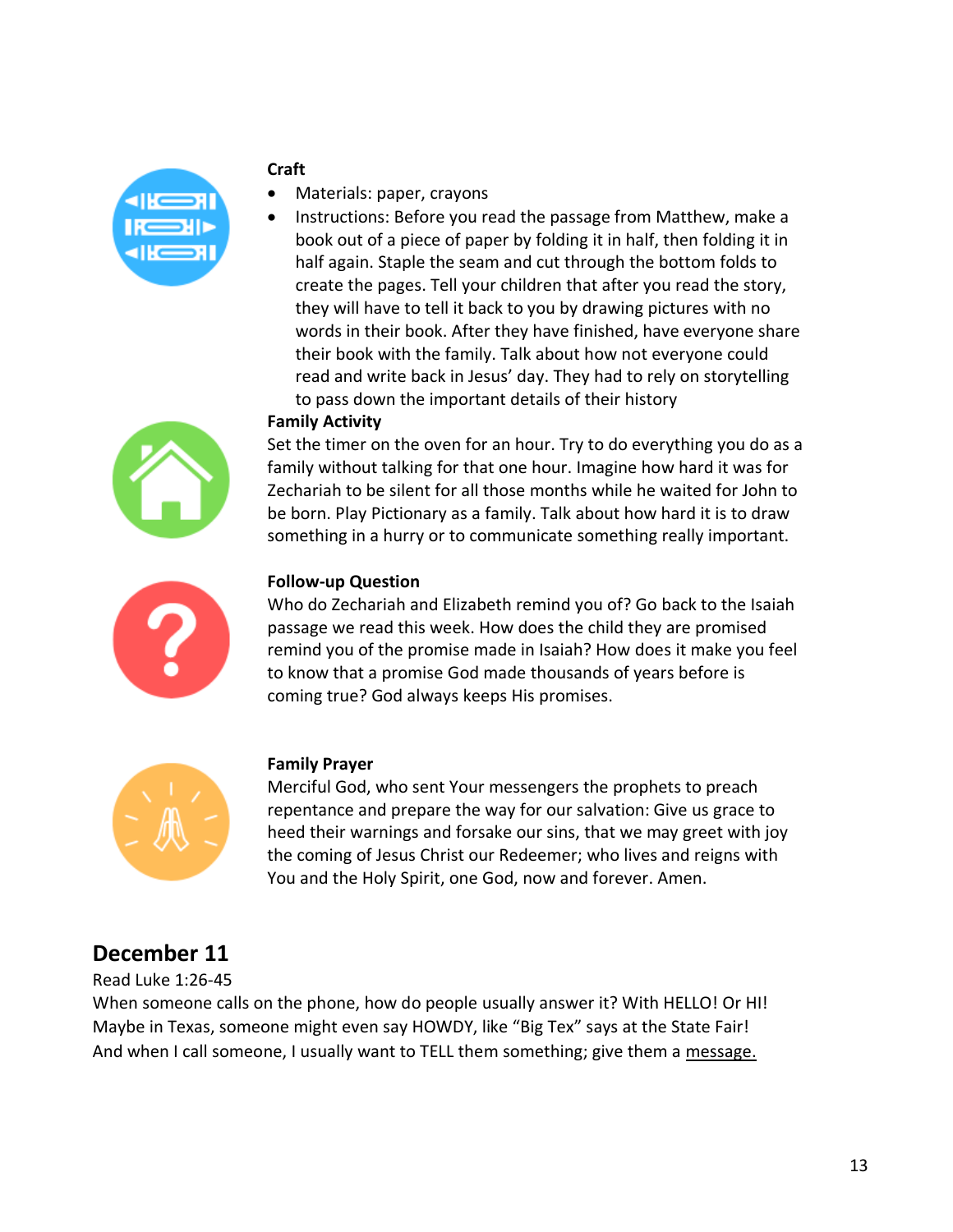Well God, of course, doesn't need phones to send a message. But God had a very wonderful and important message to share with a young girl named Mary, who He had chosen to be the mother to Jesus, the Son of God. And it was time for God to tell her all about it.

So, God sent His angel, named Gabriel, to deliver this amazing message. Gabriel didn't say Hey or Howdy, though. Gabriel came to Mary and said, "GREETINGS! THE LORD IS WITH YOU!" What was God's message for Mary? That God's plan was to send Jesus into our world to be our Savior. God made a special way for Jesus to come as a baby. Mary had been chosen by God to carry Jesus, the Son of God in her womb. Gabriel told Mary that the Holy Spirit would come upon Mary in a powerful and mysterious way.

Jesus' birth is like no other birth. And Jesus is like no other person that ever lived, either. Jesus is Immanuel – which means God with us. Pastor Mark likes to say that Jesus is 100 % God and 100% man. Fully God and Fully man.

God sent Jesus to become like you and me in every way except He never did anything wrong, what we call sin. Then when He grew up, Jesus followed God's plan to rescue us from our own sins by dying on the cross and then coming back to life 3 days later. We don't deserve to be rescued, but Jesus loves us so much that He left his home in heaven

and came first as Mary's little baby and then a man to save us so we can live forever with Him!



### **Craft: Coffee Filter Angel**

- Materials: popsicle stick, 2 or more coffee filters, metallic pipe cleaner, glue and glue gun, markers, sequins/craft gems, thread or cord for hanging
- Instructions:
	- 1. To make your angel's dress, fold your coffee filter in half or not quite half, depending on how long and layered you want your angel's dress to be. To add an extra layer or frill to your angel's dress, fold 2 or more coffee filters this way, and layer them on top of each other.
	- 2. Now fold the edges of the coffee filters in until you get a "neckline" that's just a bit wider than your popsicle stick.
	- 3. Use white glue to glue the dress to the popsicle stick.
	- 4. To make your angel's wings, fold a coffee filter in half. Cinch the wings in the middle and twist a pipe cleaner around this section. Leave a bit of a tail on the pipe cleaner. It will make it easier glue the wings to the popsicle stick.
	- 5. For an easy angel face, make eyes, mouth and cheeks with permanent markers or pen.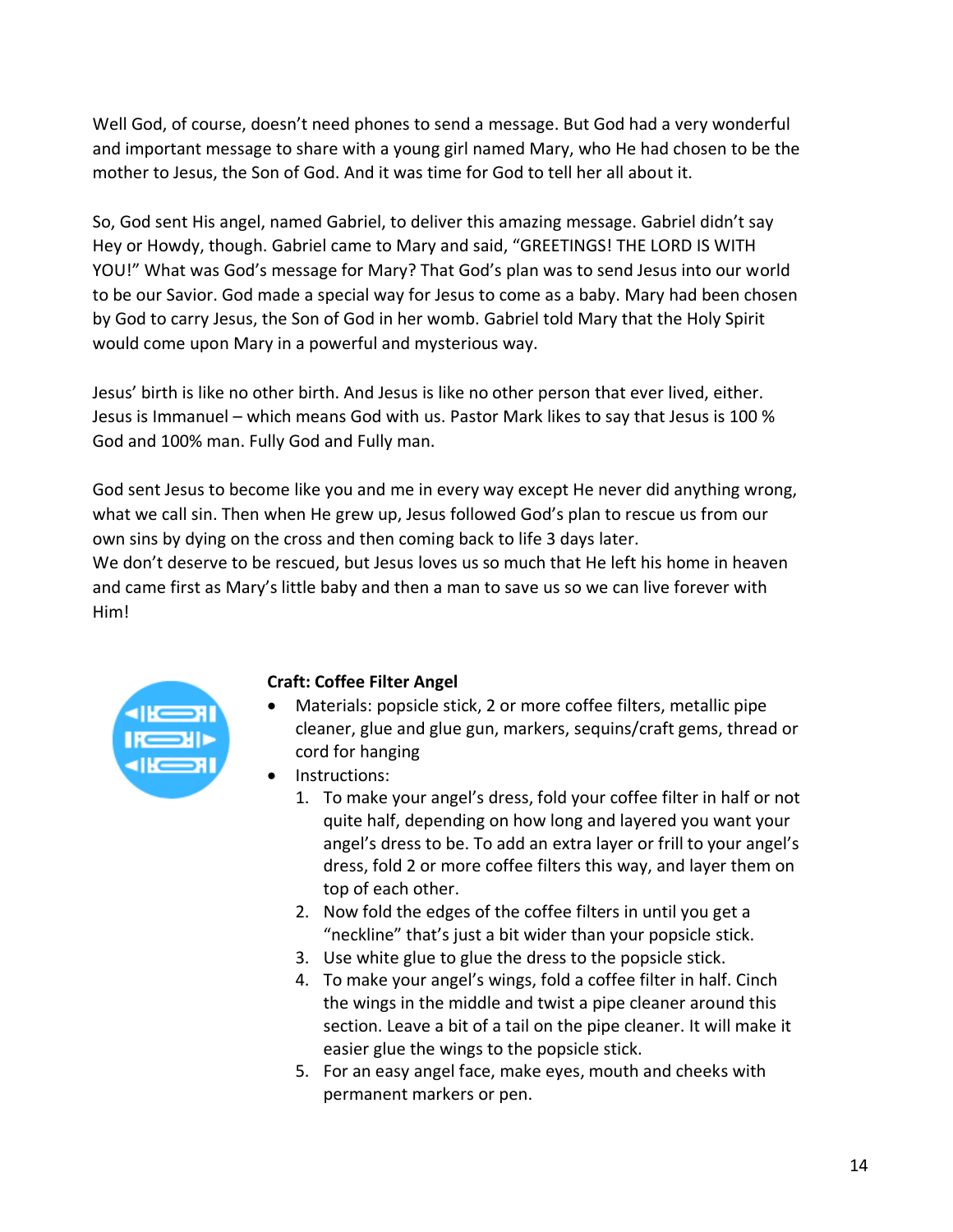### **<https://happyhooligans.ca/coffee-filter-angel-craft-ornament/>**



### **Follow-Up Question**

- How does even Gabriel's greeting to Mary point to who Jesus is?
- The Trinity is God the Father, God the Son (Jesus) and God the Holy Spirit. Where do we see each of them in this passage of Scripture?



### **Family Activity**

- Call a friend or family member and greet them with a message about Jesus.
- Read [Mary's First Christmas by Walter Wangerin](https://www.amazon.com/Marys-First-Christmas-Walter-Wangerin/dp/0310222168)



### **Family Prayer**

Merciful God, who sent Your messengers the prophets to preach repentance and prepare the way for our salvation: Give us grace to heed their warnings and forsake our sins, that we may greet with joy the coming of Jesus Christ our Redeemer; who lives and reigns with You and the Holy Spirit, one God, now and forever. Amen.

## **December 12**

Read Luke 1:46-56

What does it mean to magnify something? To make it bigger so you can see it better! Have you ever looked through a magnifying glass? So often when we do our expression is one of awe and wonder. We often say, "WOW, look at that!!! I never knew…."

What do you do when you are happy? A LOT of people sing. I can tell when the people in my house are happy when I hear them singing to themselves. It's a sure sign. Every movie we love usually contains a scene where the hero or heroine burst into song when something really good happens, a dream comes true or the battle is won. Even if they don't sing, you hear victory music playing in the scene while they celebrate. The music magnifies the joy of the moment.

Singing praise to God magnifies Him…makes His Name and His goodness BIGGER for everyone who hear you. When Mary shared the joy of carrying Jesus with Elizabeth and she heard the good news of Elizabeth carrying John the Baptist, their hearts were overjoyed. They burst out in song. This is the song we sing so often this time of year. Joy is magnified in song.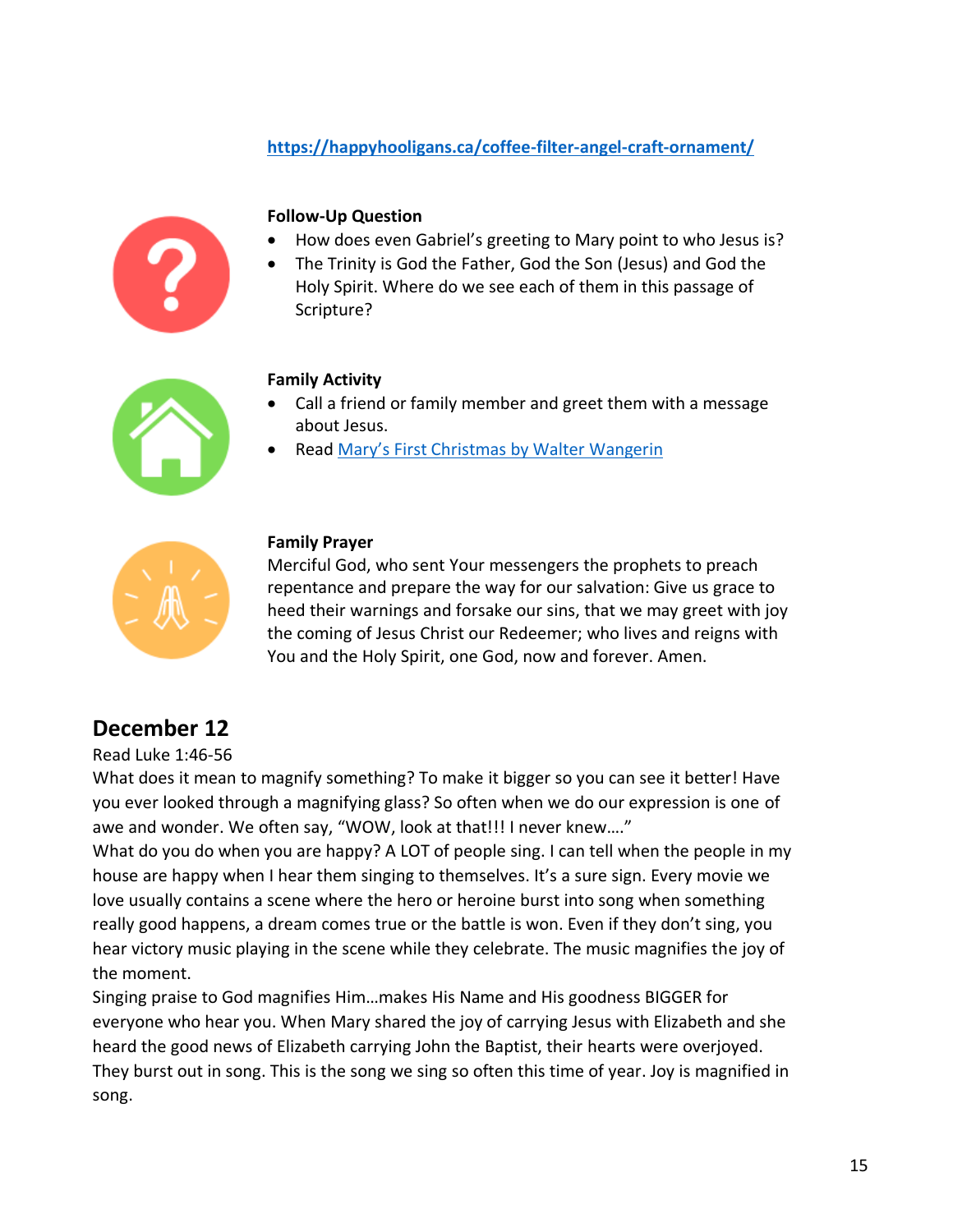What makes you want to sing? When you see a dream come true, when something you really want happens, your heart will burst into song. What you sing about will become BIGGER and BETTER to all who hear you. That's why our hearts and homes are full of Christmas carols this time of year. The radio is bursting with music because the BEST GIFT EVER has come into the world in JESUS!



#### **Craft**

Make up your own song. Collaborate on a new Christmas song. Have Mom or Dad or your oldest child be the scribe. Once the song is finished, sing it to a favorite tune or make up your own music. If someone in your family plays an instrument, let them make up a tune. Record it and send it to your grandparents. Do you realize you are one of their dreams come true?



### **Follow-up Question**

Re-read verses 48 and 54-55. How do you see this as the fulfillment of what we read in Genesis 12 earlier this week? Do you know who Mary's great-great-great-great grandfather was? How was she the fulfillment of all those promises as she became the mother of Jesus? How are all nations blessed through her?



### **Family Activity**

Play "Name that Tune" with Christmas carols. Take turns humming the carol until someone figures out which one it is. That person gets to go next. Share your favorite carols with each other. Discuss why they are your favorite. Make a list of them and go to a neighbor who can't get out much. Sing your list of Christmas songs to them.

### And/Or

Find a big magnifying glass. Go around the house looking at things up close. What do you learn? What makes you go WOW? How can you do this with Jesus this season?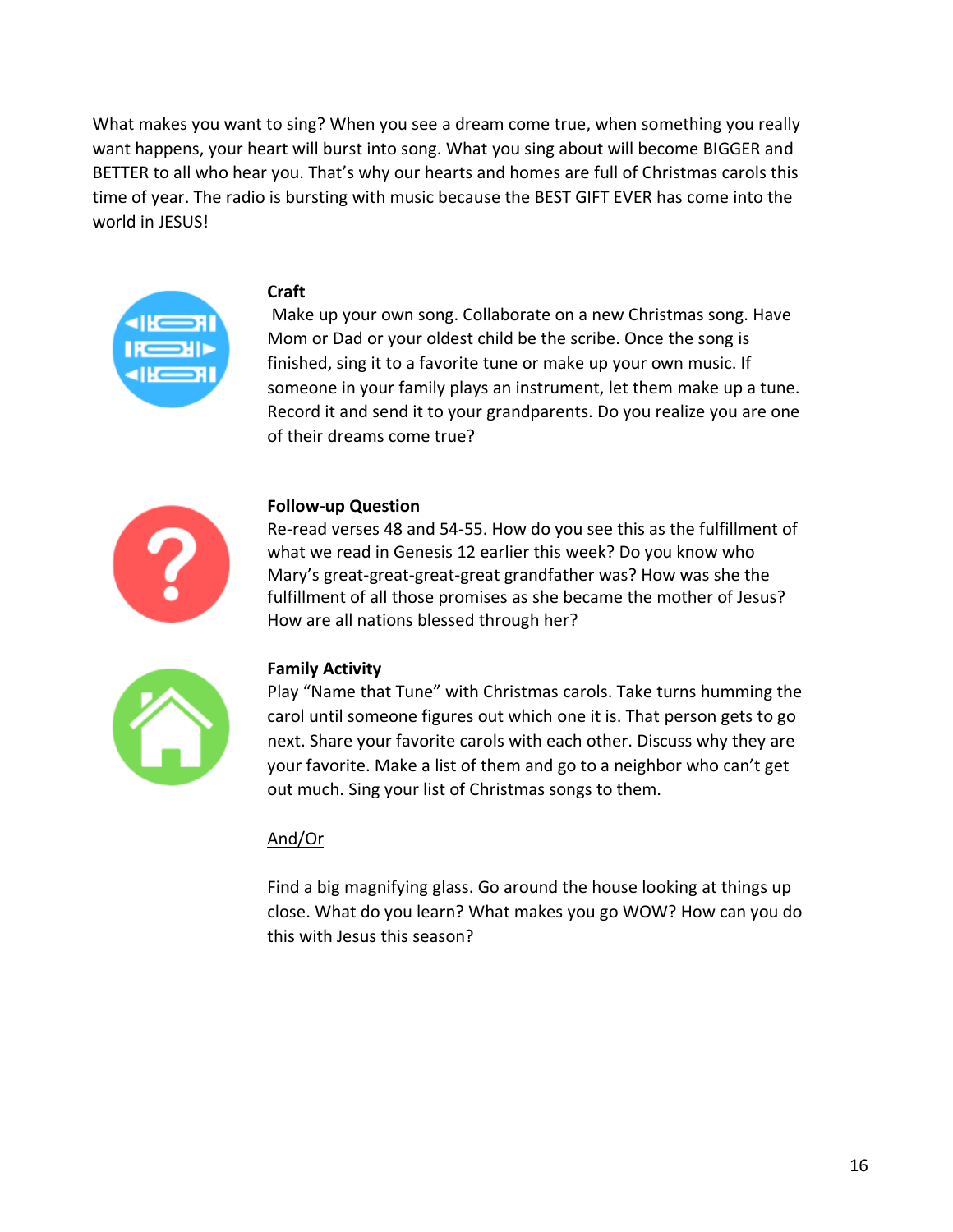### **Family Prayer**



Merciful God, who sent Your messengers the prophets to preach repentance and prepare the way for our salvation: Give us grace to heed their warnings and forsake our sins, that we may greet with joy the coming of Jesus Christ our Redeemer; who lives and reigns with You and the Holy Spirit, one God, now and forever. Amen.

# **WEEK 3**

# **December 14**

### Read Luke 1:57-80

God had promised Elizabeth and Zechariah a son and now he has arrived! This baby, named John, will be more than just a cousin to Jesus. He has been sent from God with a very special job to do. We are told that he will *prepare the way* for Jesus. What does this mean? It means he will get the people ready for the Messiah whom they have been waiting for! Remember that God has been silent for 400 years. And now John is sent right before Jesus to remind the people to be ready. Like the prophets from the Old Testament, he reminds them to repent of their sins. When we remember our sins, we are ready for a savior!

Zechariah had been silent too (but for only 9 months). God made him silent because he didn't believe that God could really give him a son. But he believes now, doesn't he? And when God lets him speak again, his first words are these beautiful verses of praise to God. He remembers that God has kept his promises to David and Abraham. He tells us that Jesus is coming like the sunrise after a long darkness. Isn't that a wonderful picture to think about? -Amy Dunlap, *Elementary Ministry Volunteer*



### **Craft**

- Materials: Watercolors and blank sheet of paper
- Instructions: Draw a picture of a sunrise as you imagine seeing it after 400 years of darkness!



### **Follow-Up Question:**

- Why did Elizabeth and Zechariah name their baby John? Look back at 1:8-13 if you need to refresh your memory.
- What does it mean that John prepared the way for Jesus? How can we get ready for Jesus?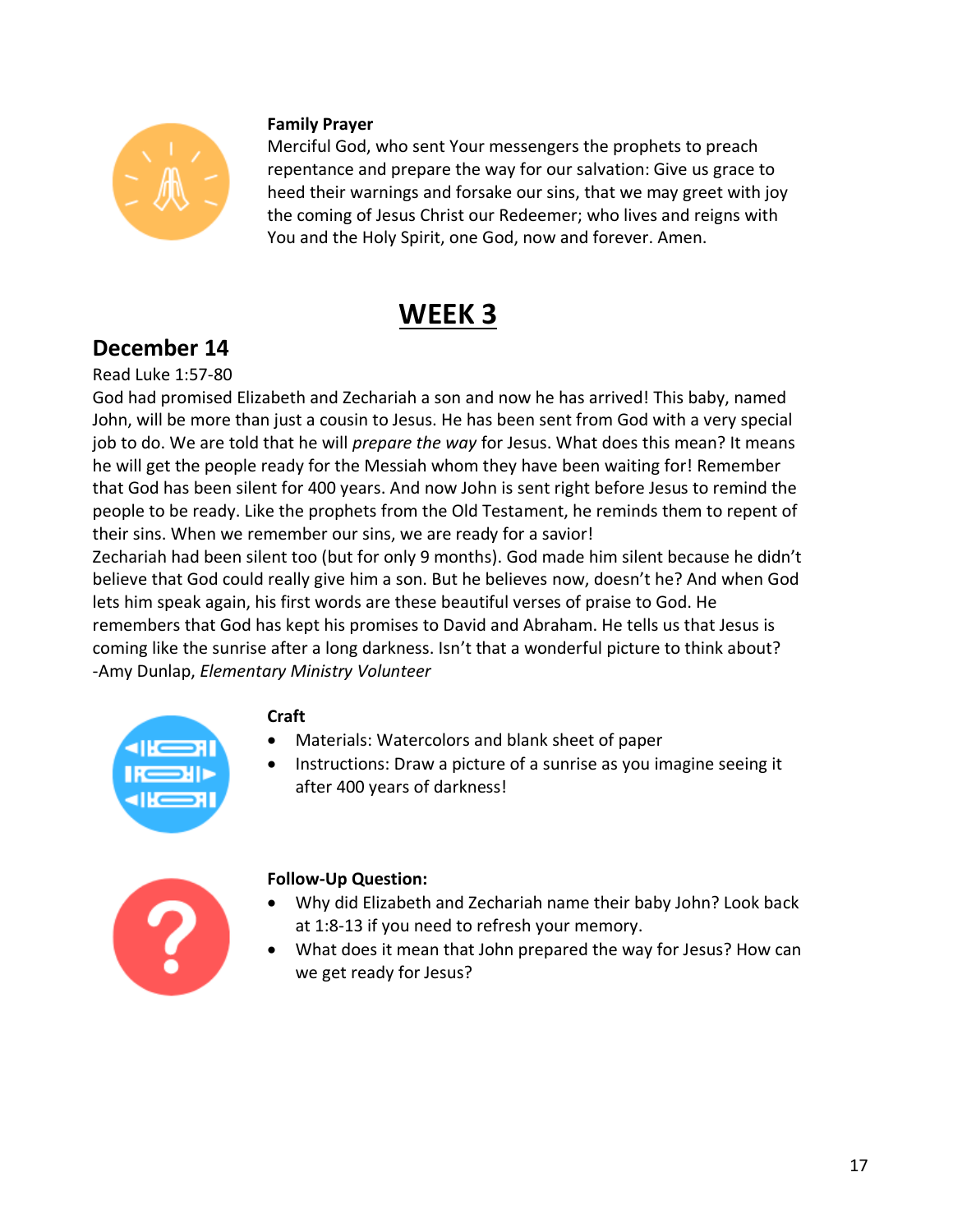

### **Family Activity – Silent Game**

• As a family, see who can be completely silent. The person who is "it" selects who they think is being the most silent, then that person becomes it. See how many rounds you get to be it!



### **Family Prayer**

Stir up Your power, O Lord, and with great might come among us; and, because we are sorely hindered by our sins, let Your bountiful grace and mercy speedily help and deliver us; through Jesus Christ our Lord, to whom, with You and the Holy Spirit, be honor and glory, now and forever. Amen.

## **December 15**

### Read Revelation 21:1-8

Like the Israelites heading towards the Promised Land, God promises to bring the new Heavens and the new Earth to us! He is promising to restore all that is broken and hurting, and to remove all of our tears and our sadness. God is claiming that His children belong solely to him and that this story will truly end in the happiest of ways! Just like in Genesis, we get to see how glorious God is when he uses his voice to create everything in existence. We hear God say very important words: "It is done". This means completion or being finished. Like when you read the last chapter of an amazing story or put the last piece into the puzzle, God is telling us that being with Him forever, in this restored new heaven and earth, will be the final part of our story! That is what we are looking forward to with hope. That is where our dreams and our eyes look to, longing for that day to arrive, where Jesus descends from Heaven and rules as King!



### **Craft**

- Materials: two sheets of Paper, Markers
- Instructions: Label one sheet of paper, "Old Heavens and Earth" and the other sheet of paper, "New Heavens and Earth". List out the broken things on the old Heavens and the Restored things on the new Heavens.

Finally, both crumple and un-crumple the old Heavens paper to create a distressed look. Repeat this step and see how the paper changes over time!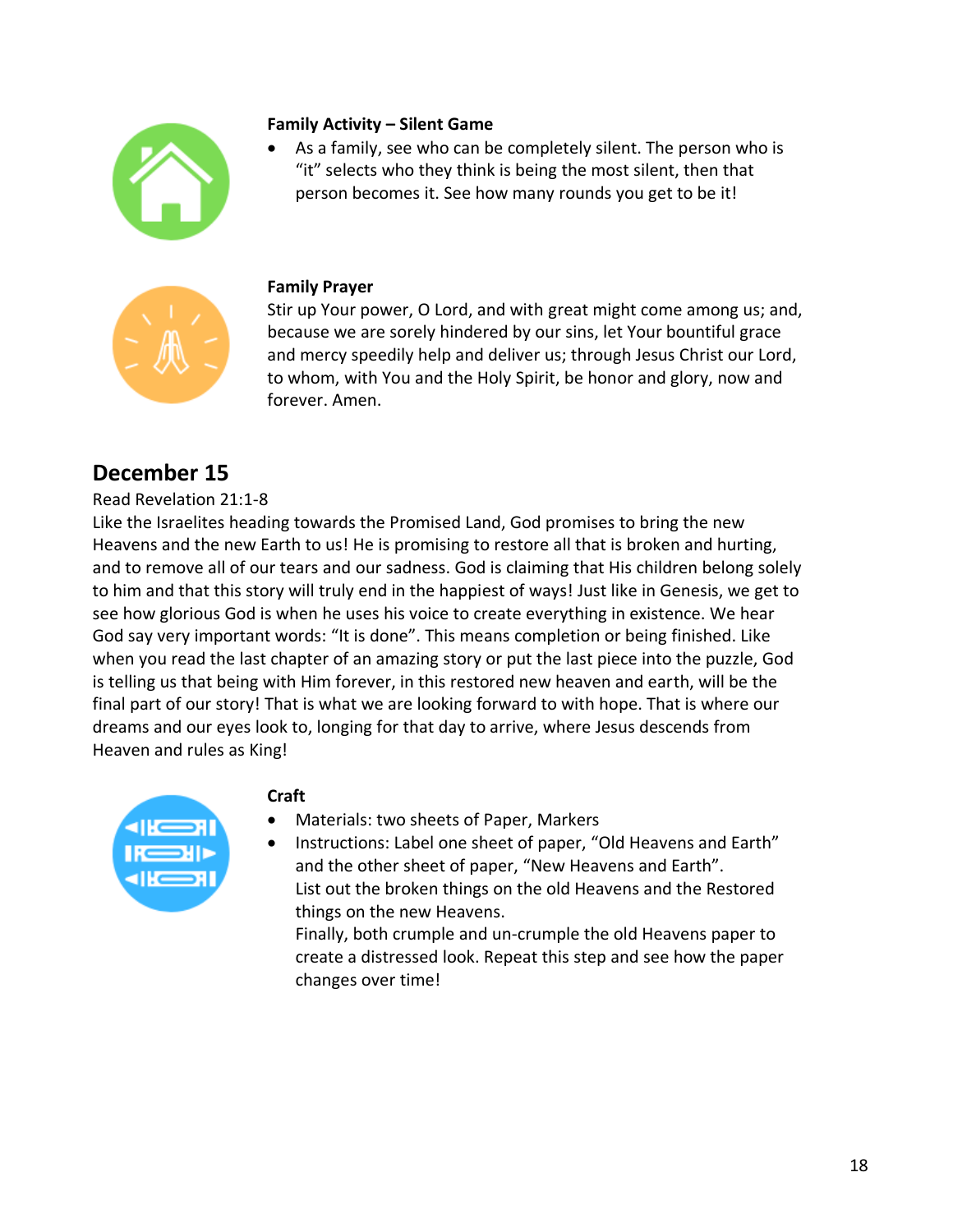

### **Follow-up Question**

- What important words does God speak in Revelation 21:6
- How does God show His glory in this chapter of Revelation?
- What do you think the new Heavens and new Earth with look like? What do you dream it will be like?

### **Family Activity – Something Old, Something New**

- **Instructions:** Find both an old version and a new version of something and compare the difference! To make this a game, create a list of items and partner up. First team to collect the most items wins. Or if playing solo, set a timer to see how fast you can go.
- **Ex.** Find a new coin and an old coin, a new sock and an old sock, a new sheet of paper and an "old" sheet of paper



### **Family Prayer**

Stir up Your power, O Lord, and with great might come among us; and, because we are sorely hindered by our sins, let Your bountiful grace and mercy speedily help and deliver us; through Jesus Christ our Lord, to whom, with You and the Holy Spirit, be honor and glory, now and forever. Amen.

## **December 16**

### Read Revelation 21:9-27

With the New Heavens and New Earth, comes the New City of Jerusalem. While some read this section as a description of what the new city will look like, others take it as a symbol for the life in heaven for God's redeemed children. Using our imagination, we can close our eyes and begin to dream and wonder how life with God, forever will be. Reflecting God's glory and brilliance, the city is described with great beauty being filled with all sorts of gemstones and precious jewels. And with gates that are guarded by angels, we are reminded that we will be safe and secure as promised by God. That he will protect us and care for us. But the greatest change from an old city to new, is that the people of God are not worshiping in a temple or a church because God will be with them every day! Like in the garden, walking with Adam and Eve, God is at the center of this great city. His light is shining out and we, His children, are with him.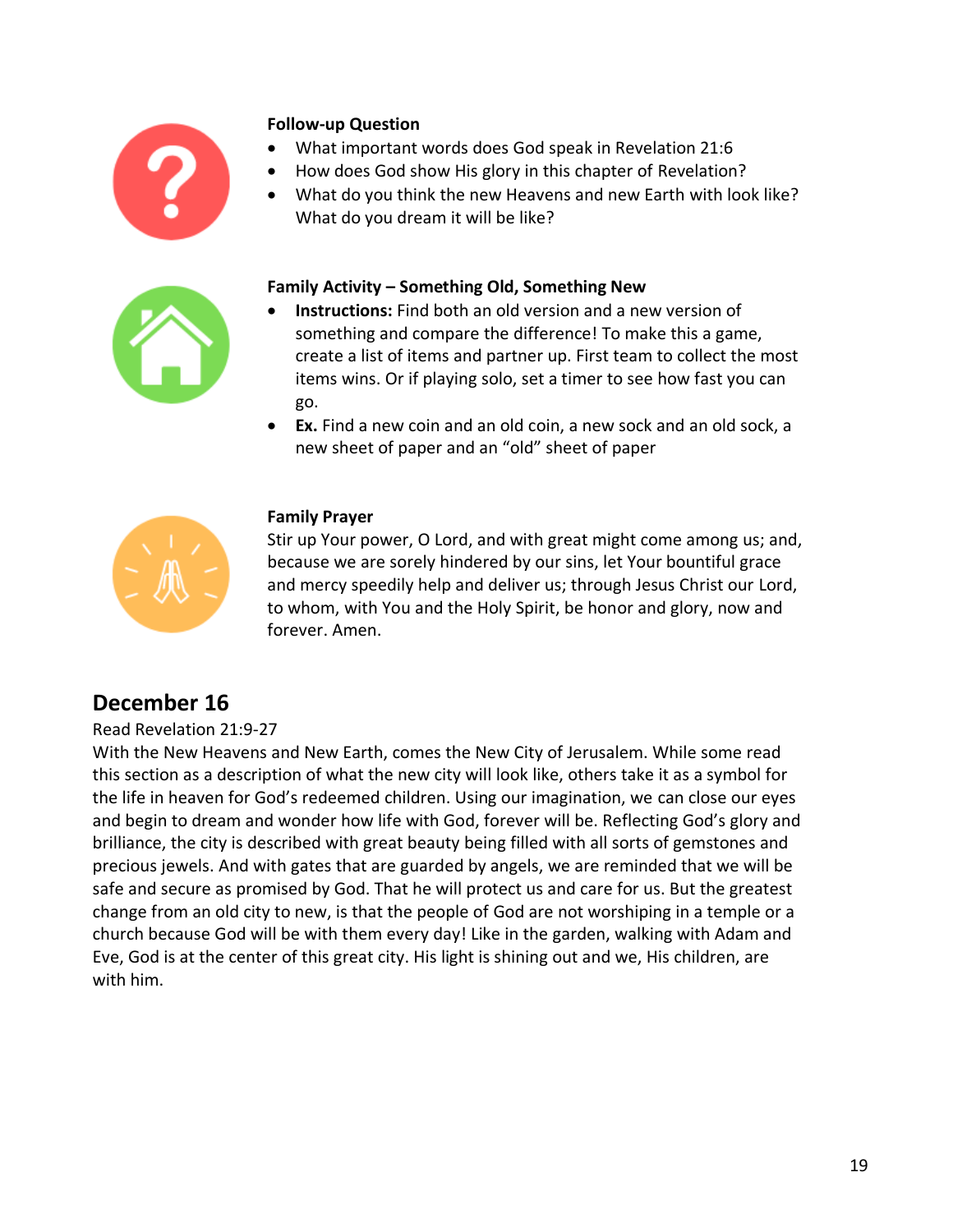

- Materials: Paper and Markers
- Instructions: Draw the New city of Jerusalem as described in Revelation 21

### **Follow-Up Question**

- What is your favorite part of this new city?
- Why isn't there a church or temple in the city?
- Who is going to dwell in the city?



### **Family activity**

- Listen, dance, or sing to "We Will Feast in the House of Zion"
- Read the lyrics and share how this song points to our life in the new city.



### **Family Prayer**

Stir up Your power, O Lord, and with great might come among us; and, because we are sorely hindered by our sins, let Your bountiful grace and mercy speedily help and deliver us; through Jesus Christ our Lord, to whom, with You and the Holy Spirit, be honor and glory, now and forever. Amen.

# **December 17**

### Read Micah 4:1-7

Like other prophets before him, Micah brought the Word of the Lord to the people of Israel. As a city, Jerusalem was often the center of major battles and conquests. It was captured and taken by various enemies, with its walls overtaken and the temple where God's people worshiped, destroyed. Yet Micah tells us of a day where the city of Jerusalem will be the center of God's reign. In fact, much of this story shows us how God intends to do the unexpected. God plans to take the weakest of cities and make it the strongest. He will bring peace to world that swords and spears will be turned into farming equipment. Instead of training soldiers, we will be working with and alongside our neighbors enjoying the wonder of God. And finally, we see that God is bringing the outcast and the exiled. Those who aren't the greatest and smartest but those who have been forced from their homes by other nations. God does not call those who are qualified, but rather He qualifies those whom he has called.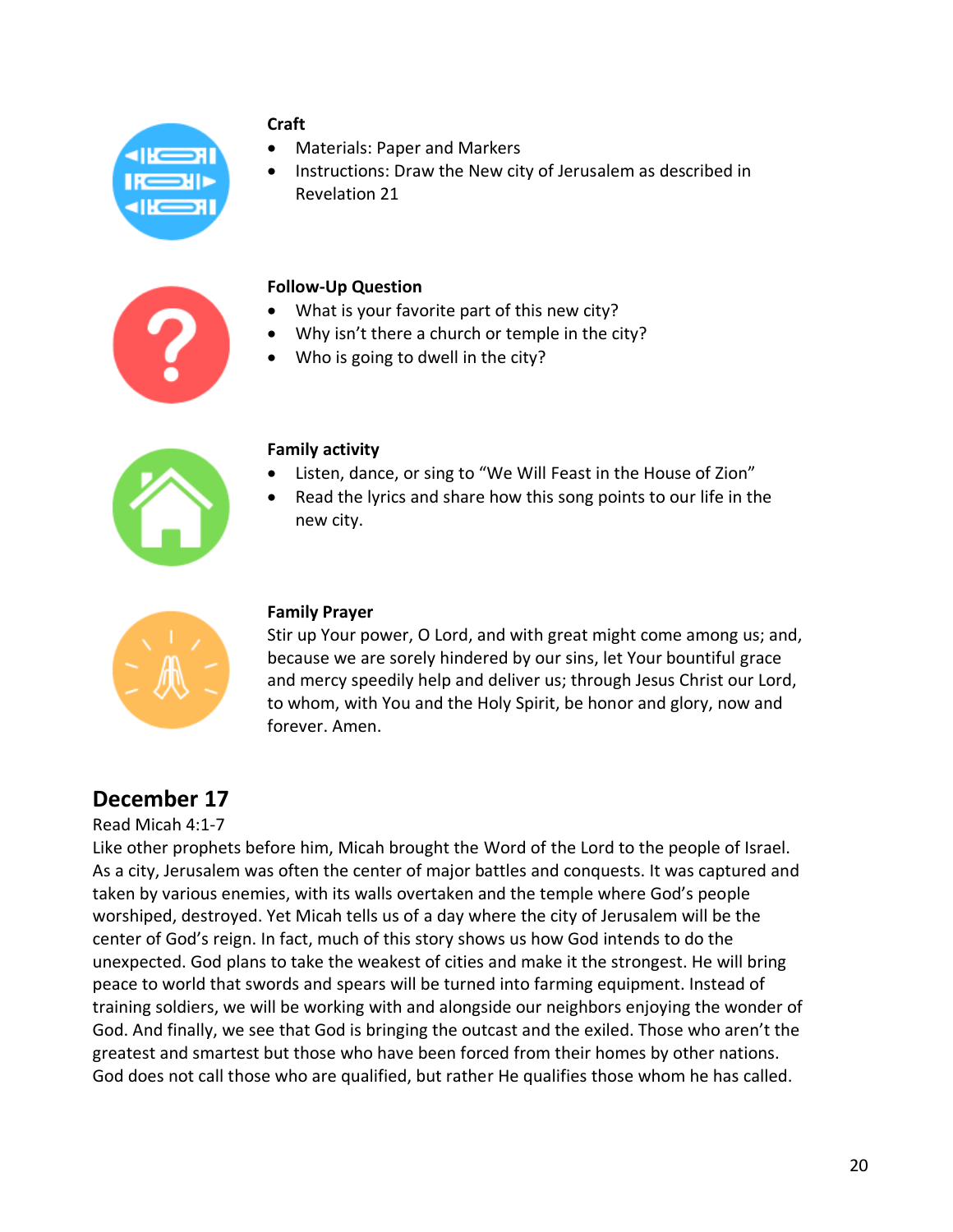

- Materials: Playdough
- Instructions: First, make a sword and a spear with your playdough. Then, like the soldiers in the New City of Jerusalem, turn your weapons into Farm tools! Are there other things you can think of that might be repurposed in the new city? Try that out as well!

### **Follow-up Question**

- Why do you think the city is located on the Highest mountain in this story?
- List the things that make the new city different from the old city
- Which city would you prefer to live in? Why?

### **Family Activity: New vs Old City Charades**

- Prepare: on slips of paper write things that are either from the old city or the new city. Ex – Sword Fight; Farming; Napping under a tree
- Take turns acting the words out and see if others can guess if it is an "old city" word or a "new city" word.
- To compete, divide into teams and get points for each correct action your team guesses. Use a timer or decide how many totals each person can do.



### **Family Prayer**

Stir up Your power, O Lord, and with great might come among us; and, because we are sorely hindered by our sins, let Your bountiful grace and mercy speedily help and deliver us; through Jesus Christ our Lord, to whom, with You and the Holy Spirit, be honor and glory, now and forever. Amen.

# **December 18**

### Read Genesis 22:1-14 & Heb 11:17-19

Abraham faced a test that revealed the strength of his faith in God. It was a test that touched his deepest love, but it was also a test that revealed God's faithfulness and strengthened Abraham's faith. God commanded Abraham to offer the son he deeply loved back to Him. Isaac was not just his son, he represented his "dream," the promise of God. God asked Abraham to obey him, even when it was hard. Abraham had worshiped God on the mountain before. He knew that God was pleased with the sacrifice of lambs and goats, but now God asked for a sacrifice of the thing Abraham had dreamed of and longed for and loved: his son, Isaac.

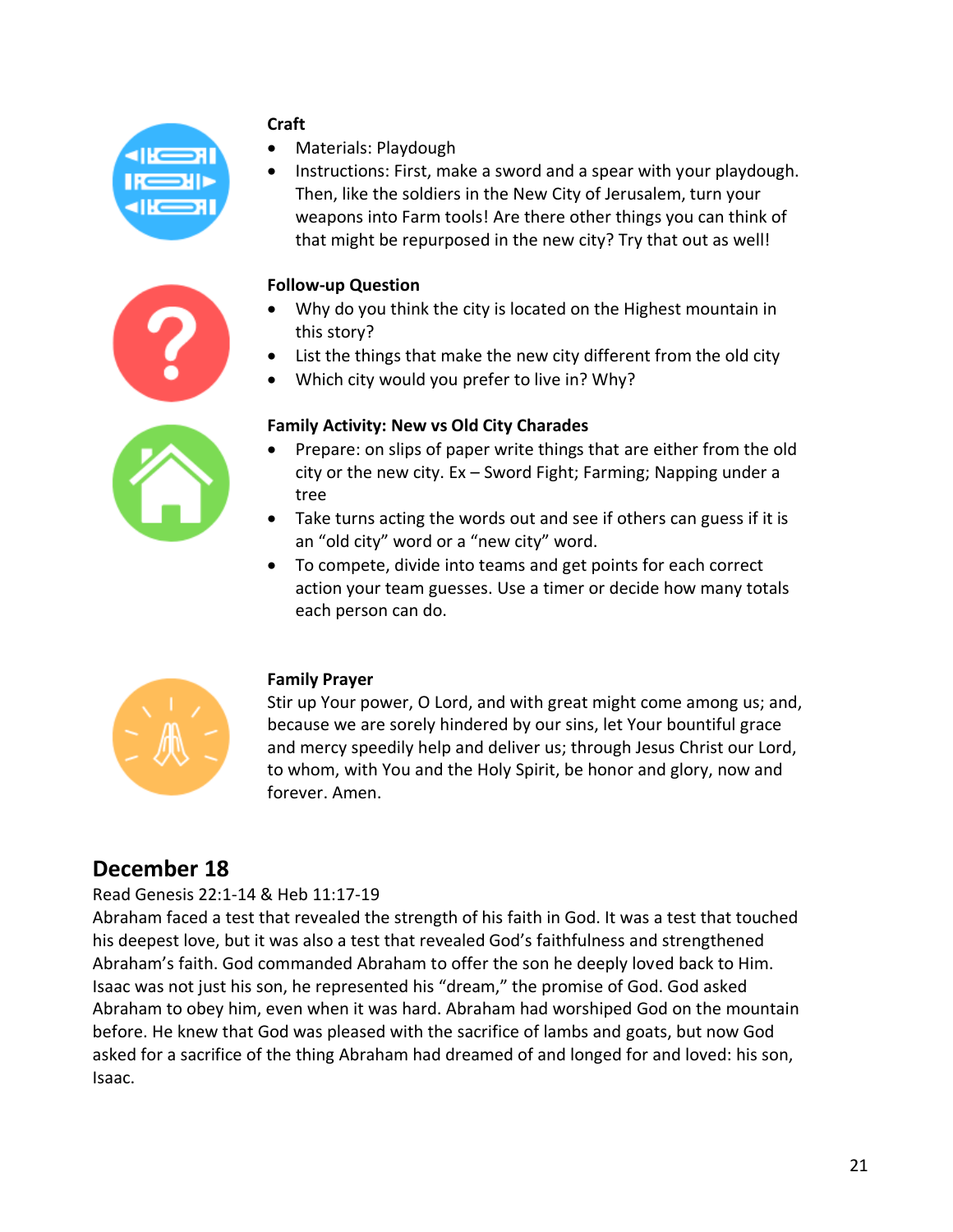Just as Abraham trusted his Heavenly Father; Isaac trusted his father, Abraham. Isaac loved to worship God with his father. Isaac remembered the wonderful stories of God his father had told him. As they walked up the mountain, they carried the wood, fire, and knife they would need. "The fire and wood are here," Isaac said, "but where is lamb for the burnt offering?" Abraham responded, "God Himself will provide the lamb for the burnt offering, my son." Abraham gave up his desires in order to do what God asked. He didn't want to give up his son. He didn't understand God's plan, but Abraham knew God was trustworthy, that He was faithful, and that He could do all things. Just when Abraham had the knife raised, God called out to him. Abraham looked up and he saw a ram caught by its horns in some nearby bushes. He knew that God provided this ram to take the place of his son. God's call to sacrifice Isaac would become a picture of God's sacrifice of His only son, Jesus. God promised that through Abraham's offspring, all nations on earth would be blessed because Abraham obeyed Him. This promise of all being blessed is found in Abraham's descendent, Jesus Christ. God would sacrifice His only Son. Jesus died on the cross as an offering for our sins. God provides His forgiveness and love through His Son, Jesus Christ.

− Heath and Scott Beasley, *Elementary Ministry Volunteers*



### **Craft**

- Materials: sidewalk chalk
- Instructions: Go outside to the sidewalk, your walkway or driveway. Choose one person to draw Jesus in a manger, but everyone else draw a lamb (however they would like and what they think a lamb looks like). Have an older child or an adult write John 1:29, "Look the Lamb of God who takes away the sin of the world!"



### **Follow-Up Question**

- What do you love most? What would have been the hardest to give up, like Abraham giving up Isaac?
- How do you think Abraham felt as he walked up the mountain with his son? How do you think God felt giving Jesus for our sins?
- Why does Jesus come as the sacrificial lamb? Why must he die?
- What words describe who God is in Genesis 22?



### **Family Activity**

• Sing, listen or dance to: "I Surrender All" & "Lamb of God"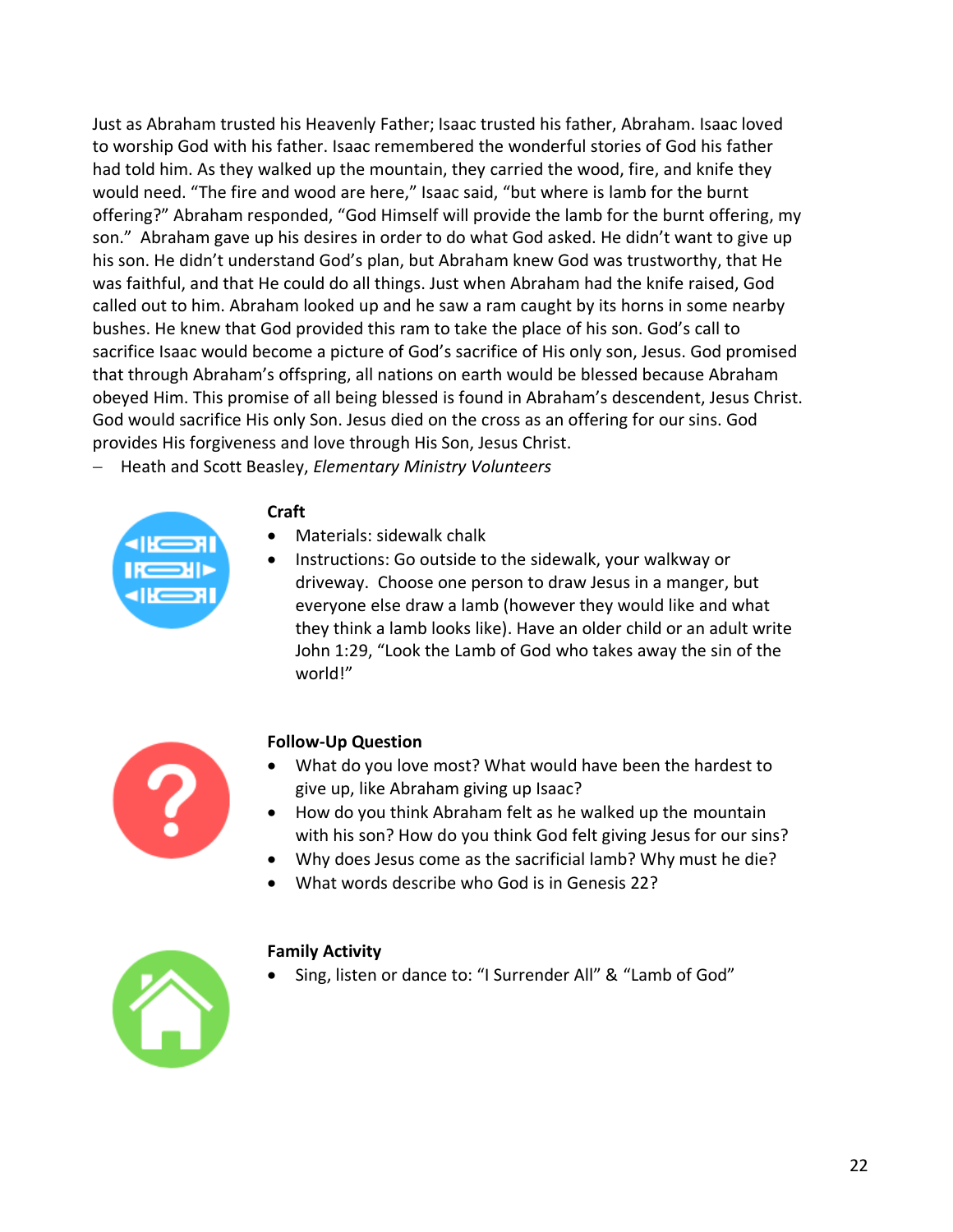

### **Family Prayer**

Stir up Your power, O Lord, and with great might come among us; and, because we are sorely hindered by our sins, let Your bountiful grace and mercy speedily help and deliver us; through Jesus Christ our Lord, to whom, with You and the Holy Spirit, be honor and glory, now and forever. Amen.

# **December 19**

Read Genesis 28:10-22

Can you imagine being in the shoes of Jacob as you are leaving your family? Jacob had just stolen his brother's birth right and now his brother was conspiring to kill him! And so, he rushed out the door and was fleeing to his Uncle's house. But after a long day's journey, he decided to sleep. Using a rock as a pillow, he fell fast asleep and had the most incredible encounter with God. I can imagine for Jacob that some of the stories that he was told about God, as a child, felt a bit distant. Sure, Isaac had survived a miraculous sacrifice but for Jacob, he had only ever seen the harder parts of being a twin with Esau. But can you imagine that night for Jacob? He hears the voice of God affirming that He is the God of his father Isaac and also his grandfather Abraham, and that the promises for them are also the promises for his own life! That this land would be for him and his offspring and that from him, the whole world would be blessed. He sees the staircase or ladder with angels descending and ascending to heaven and knows that God is exactly who He says he is, and his promises are real!

God is at work in this story, actively shaping and pursuing Jacob. This will become one of two incredible encounters that Jacob has with God, struggling to find and believe his place in God's kingdom. But God, with the picture of a ladder connecting the heaven to the earth, is committed to bringing heaven to us and establishing his people, for his own glory!

# **Craft**

- Materials: Paper and playdough
- Instructions: Sketch out the dream sequence that Jacob has. Then use the playdough to make a 3-D ladder or staircase.



### **Follow-up Question**

- How do you think Jacob felt leaving his family?
- How would you have reacted to the dream that Jacob had?
- List out ways that God has answered prayers in your life or been there for you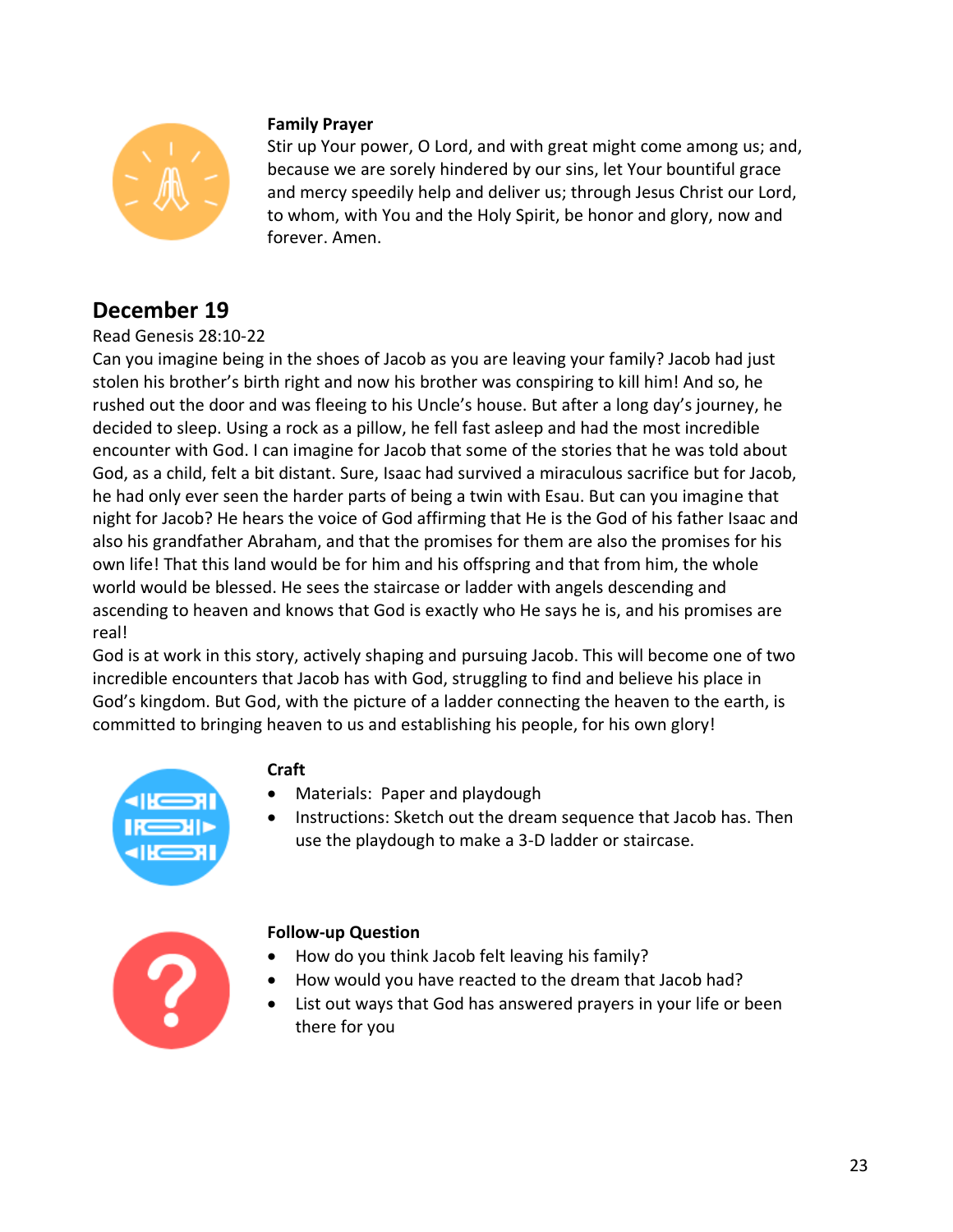

### **Family Activity - Act it out!**

Using props around the house to help, reenact the story from the perspective of Jacob. Possible characters: Voice of God, Jacob, Angels descending and ascending staircase



### **Family Prayer**

Stir up Your power, O Lord, and with great might come among us; and, because we are sorely hindered by our sins, let Your bountiful grace and mercy speedily help and deliver us; through Jesus Christ our Lord, to whom, with You and the Holy Spirit, be honor and glory, now and forever. Amen.

# **WEEK 4**

### **December 21**

Read Philippians 2:5-11

God loves you and He loves me. And did you know God is with us? His name is Immanuel which means God with us. In these verses we see Our Savior was first a servant. Even though He is The King of all Kings, He chose to serve. He willingly traded His crown for a cross. That cross is where He paid for all our sin. And Jesus wants us to follow His example. What If He hadn't chosen to serve and die willingly on the cross? We wouldn't have a Savior. We wouldn't have forgiveness for our sin. So today think of ways you can serve someone else. Put someone else's needs above your own. And while doing this remember what Jesus did for you. With your tongue confess that Jesus is Lord and give God all the glory! Praise God for Jesus!



### **Craft**

- Materials: Crayons and paper
- Instructions: Make a coupon for one household chore you can do to serve your family this week.



### **Follow-Up Question**

- Why do you think Jesus laid down His crown for the cross?
- How do you feel when someone serves you, is kind to you and helps you?
- How do you feel when you serve someone else, and are kind to them and help them?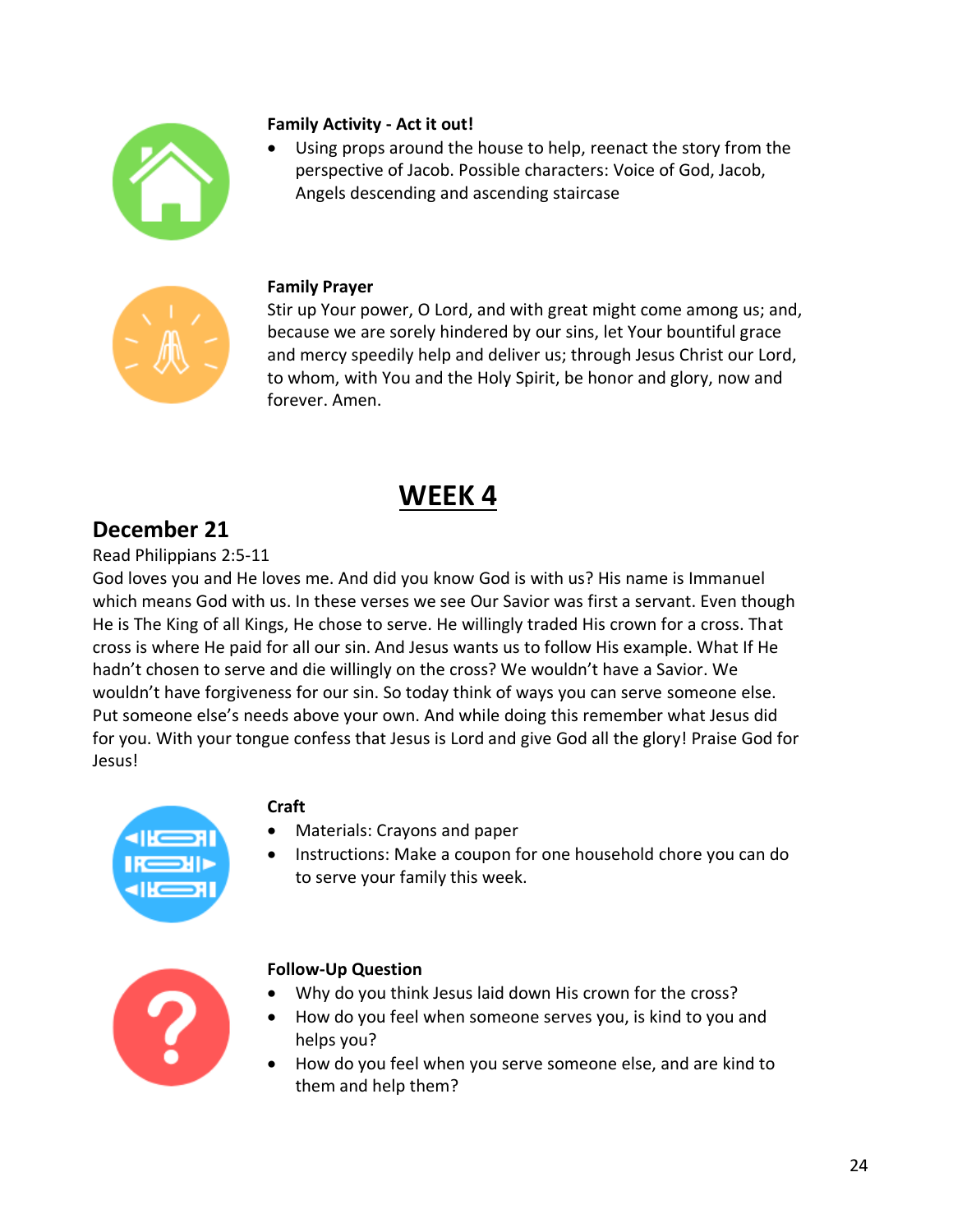

### **Family Activity**

Have each family member give their coupon to someone in your family and let them use it today. After you've done your chore to serve your family, share how it made you feel to serve. And share how it feels when someone serves you.



### **Family Prayer**

Purify our conscience, Almighty God, by Your daily visitation, that Your Son Jesus Christ, at His coming, may find in us a mansion prepared for Himself; who lives and reigns with You, in the unity of the Holy Spirit, one God, now and forever. Amen.

## **December 22**

Read Titus 2:11-3:7

What does "God with us" mean? It means that because Jesus came, it's possible for us to go to heaven when we die. But when God sent us Jesus, it was more than this. We are now on God's team and part of His big wonderful plan, a plan that He had for each of us when He made the world. It was a special plan… He would send His Son, Jesus, as a baby who would grow up to be a perfect Man, showing all people how they could make good choices.

But He knew people couldn't do it on their own. So He took away the bad part of death for them and for us when He died and rose again. Jesus then went back to heaven to be with God and sent us the perfect present, the Holy Spirit, to be with us always.

Because of this, we can begin to make those good choices that God prepared for us when He created us. According to God's Word, the Holy Spirit came and enables us to choose to repent and to choose to believe in Jesus. The Holy Spirit helps us live the right way making good choices every day. We can choose to do what God says. We can choose to: "be obedient to every good work"; "speak evil of no one"; "avoid quarreling"; "be gentle"; "show perfect courtesy toward all people" and many other good choices that we are to be making.

So, because God loved us and made us to be on His team, we now want to read the Bible to learn what He wants us to do and we now want to thank Him every day for being with us always.

-Susan Keyes, *Nursery Ministry Volunteer*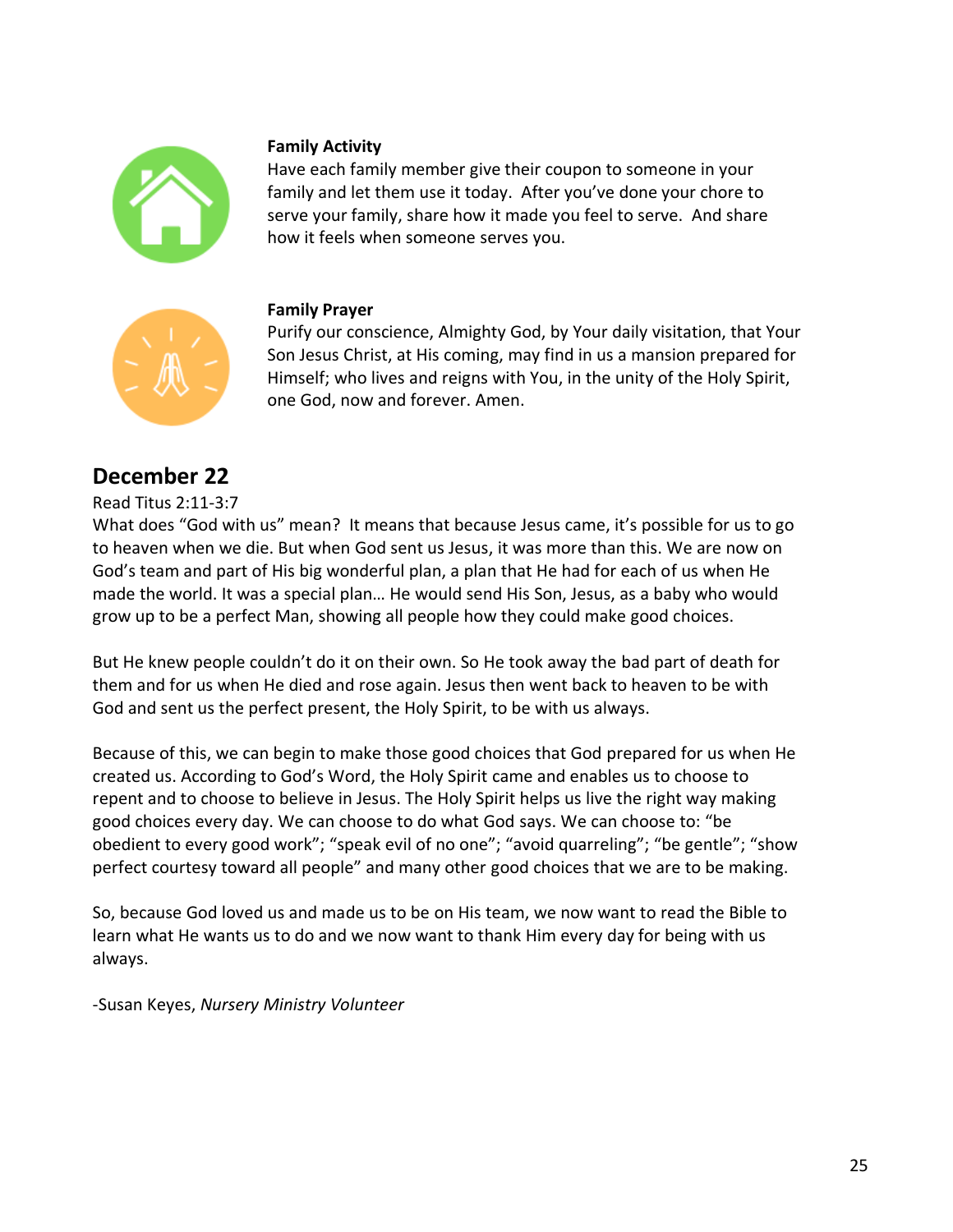

- Materials: Crayons and paper
- Instructions: Make a Christmas card that shows love to someone



### **Follow-up Question**

- What does God with us mean?
- Who did God send to help us make good choices?
- What book did God give us that shows us everything He wants us to do?



### **Family Activity**

Have your family take their Christmas cards to a loved one or neighbor



### **Family Prayer**

Purify our conscience, Almighty God, by Your daily visitation, that Your Son Jesus Christ, at His coming, may find in us a mansion prepared for Himself; who lives and reigns with You, in the unity of the Holy Spirit, one God, now and forever. Amen.

# **December 23**

### Read Matthew 1:1-17

God has a perfect plan for all of us. In these verses you will see that God had a perfect plan for the time Jesus would be born. Did you know God had a perfect plan for the time you would be born? It wasn't an accident. You were born at the exact moment God wanted you to be born. You were born to the exact parents and into the exact family God wanted you to be born into. God's people had been looking for a Savior for a very long time. Sometimes we feel like we're waiting a long time for God to do something. His plan and His timing are perfect. So, our job is to trust Him, to praise Him, to thank Him, and to wait for Him. His plan for your life is PERFECT!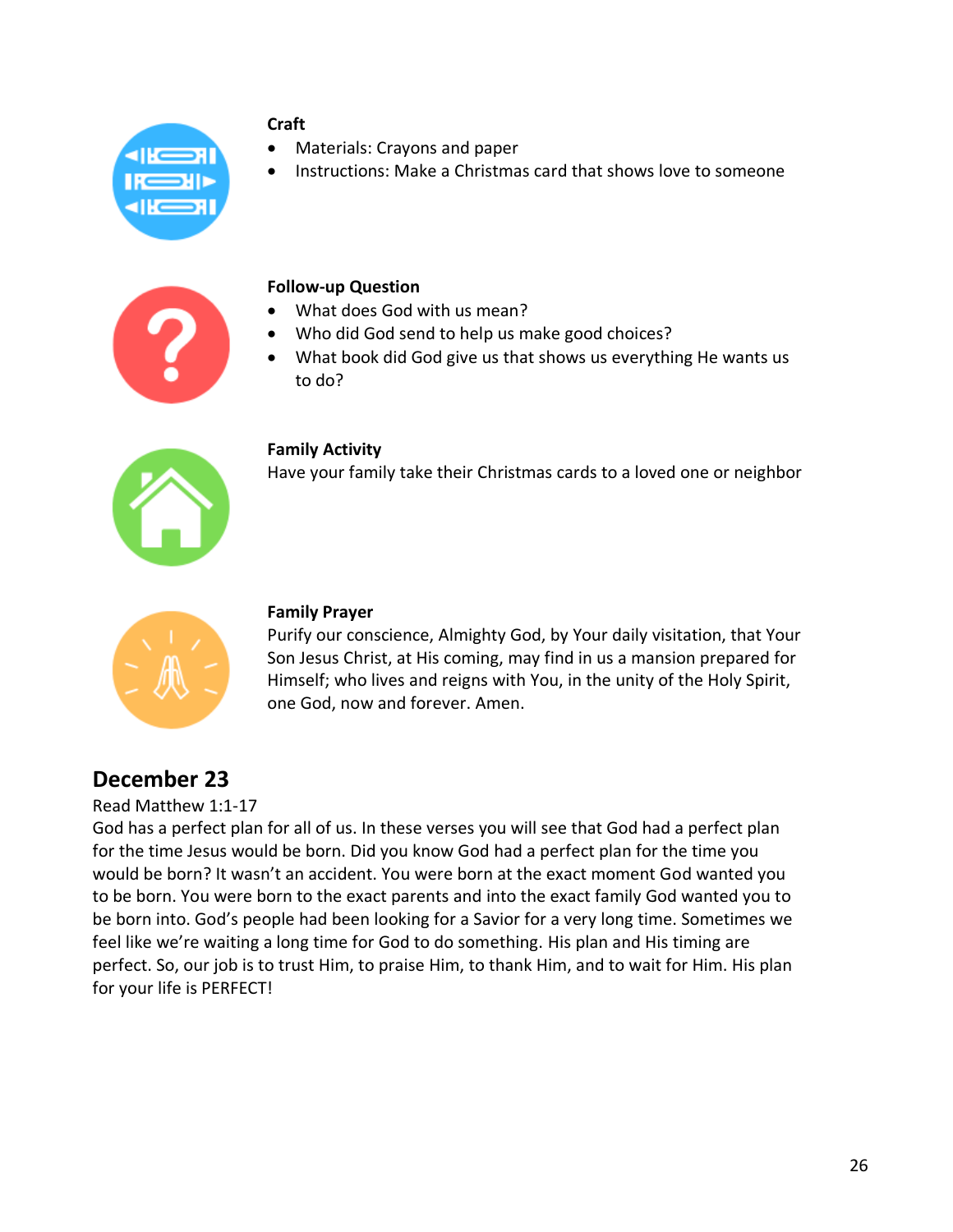

- Materials: Crayons and paper, sidewalk chalk or paints and paper
- Instructions: Draw a picture of your family around your Christmas tree. It will remind you of the beautiful family God gave you and His beautiful gift of sending Jesus at Christmas.

### **Follow-Up Question**

- Why do you think God has a perfect plan for all of us?
- How does it make you feel to know He loves you so much He has a perfect plan for you?



### **Family activity**

Sing Christmas Carols as a family and remember God's perfect plan for each of you and His perfect plan for sending Jesus.



### **Family Prayer**

Purify our conscience, Almighty God, by Your daily visitation, that Your Son Jesus Christ, at His coming, may find in us a mansion prepared for Himself; who lives and reigns with You, in the unity of the Holy Spirit, one God, now and forever. Amen.

# **December 24**

### Read Matthew 1:18-25

Remember God's perfect plan? God's perfect plan for Jesus was to have Mary as His mother and Joseph as His earthly father. God also had a perfect plan for when Jesus would be born. And where He would be born. He also had a perfect name for His son. The angel told Joseph to not be afraid but to take Mary as his wife and call his son, JESUS. The angel also told Joseph that this baby would save His people from their sins. His name is also IMMANUEL. Which means God with us. God loves us so much He not only created us but wanted us to have a way back to Him. So He sent His only son Jesus so He could be our connection back to God.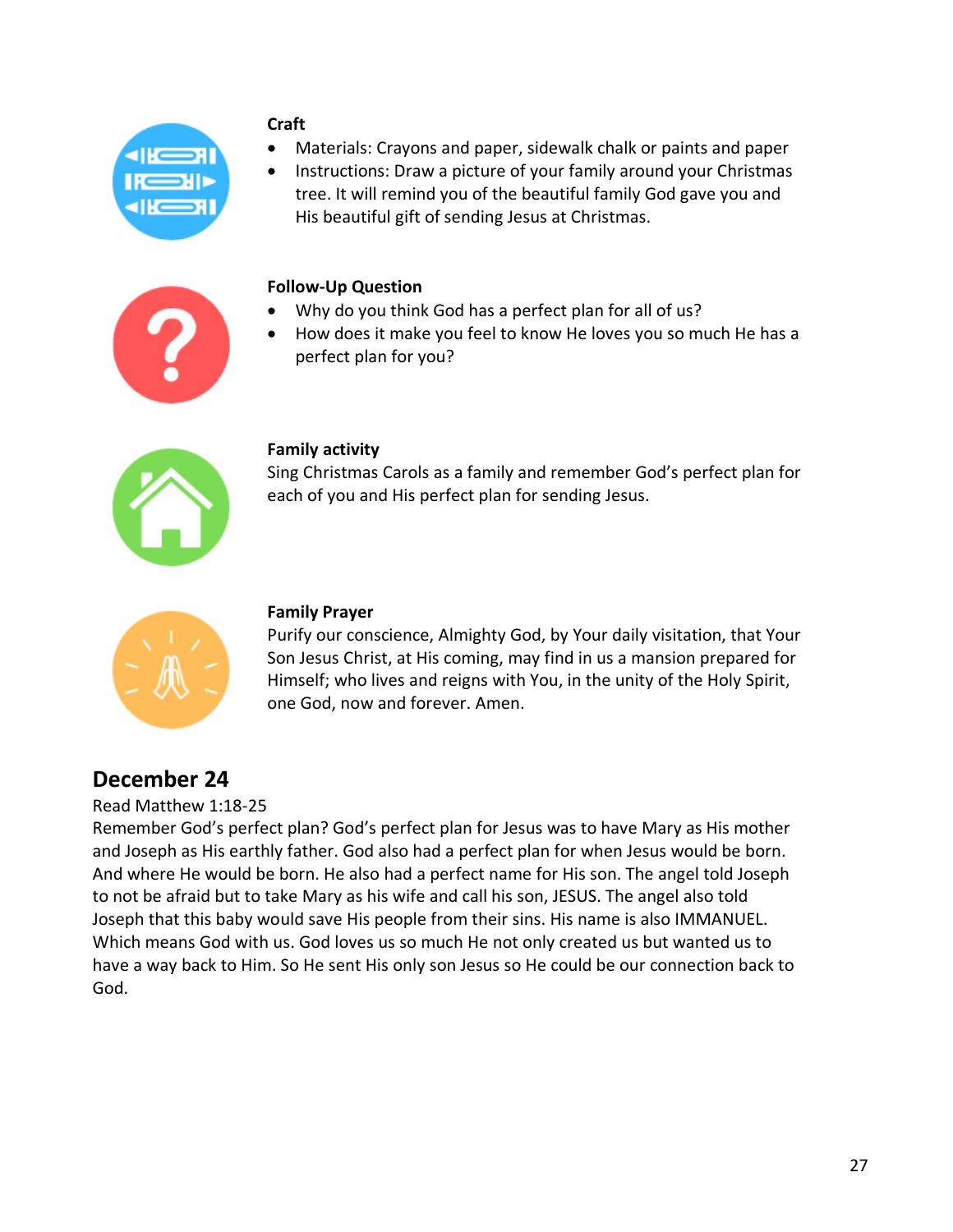

- Materials: Playdough
- Instructions: Create a nativity scene with baby Jesus, His mother Mary and His father Joseph.

### **Family Activity**

Pull out your family's nativity. Take turns telling the story of Jesus birth to the rest of your family. Each of you will have a different perspective that will be a blessing to your family.

### **Follow-up Question**

- Who was Jesus Heavenly Father?
- What city was Jesus born in?
- Where was Jesus born?



### **Family Prayer**

Purify our conscience, Almighty God, by Your daily visitation, that Your Son Jesus Christ, at His coming, may find in us a mansion prepared for Himself; who lives and reigns with You, in the unity of the Holy Spirit, one God, now and forever. Amen.

# **December 25**

### Read Luke 2:1-21

This is the most beautiful story of Love. It shows us how much God loves us. It also shows us how much Mary loved God, and how she trusted Him to help her be the mother to the Savior of the world. Childcare birth is not easy even if it is the Savior of the World. It was full of pain, but also a labor of love. Joseph and Mary were all alone in a stable full of animals. It was probably not very clean. It was probably cold. There were no doctors or midwives to help them in the middle of the night. But the star shone bright and reminded them that God was with them. Joseph and Mary were very aware that this baby was the creator of the universe, He would move mountains, He was the Savior of the world.

As all of this was happening, angels appeared to the shepherds in the field. Not to kings or government officials, but to lowly shepherds. And told them. "FEAR NOT! I bring you good news of great joy for all the people. A savior has been born in Bethlehem. And you will find Him wrapped in cloths and lying in a manger." A manger? Don't you mean a beautiful crib in a nice, warm nursery? No! A scratchy, hay filled manger in a stable filled with stinky animals was where the Savior of the World was born. All the angels were praising God saying, "GLORY